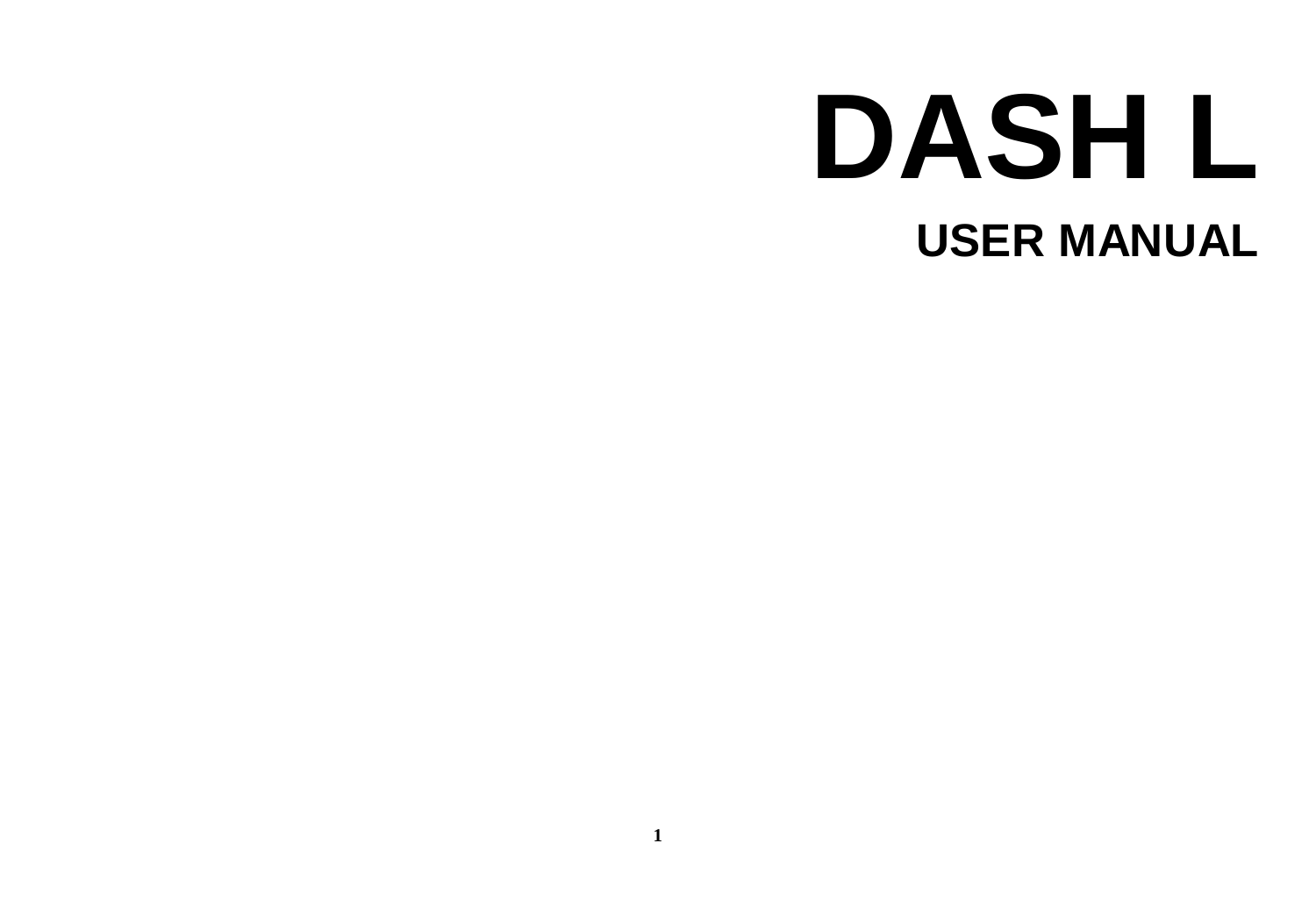### **Table of Contents**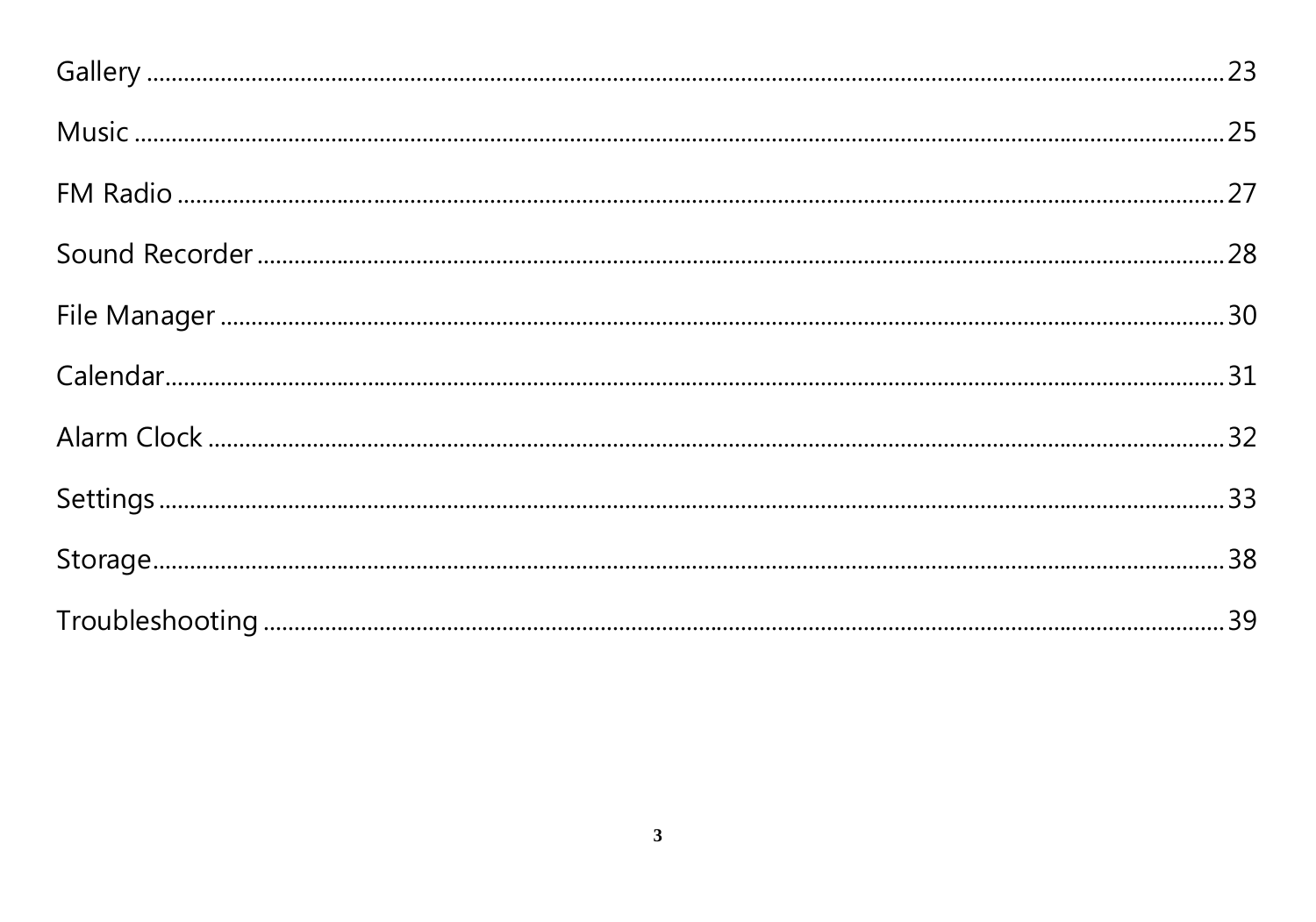### <span id="page-3-0"></span>**Safety Information**

Please carefully read the terms below:

#### **Use Safely**

Do not use the phone in situations where it might cause danger.

#### **Transportation Safety**

Please observe all transportation laws and regulations.

Please drive with both hands on the wheel.

#### **PLEASE DRIVE RESPONSIBLY - DO NOT TEXT AND DRIVE**

#### **Hospital Safety**

Please follow hospital rules and limitations.

Please turn off your mobile phone when near medical instruments.

#### **Airport Safety**

Remember to follow all airport and flight safety regulations.

#### **Chemical Warning**

Do not use your mobile phone around fuels or chemicals.

#### **Temperature Warning**

Do not subject your phone to extreme temperature conditions.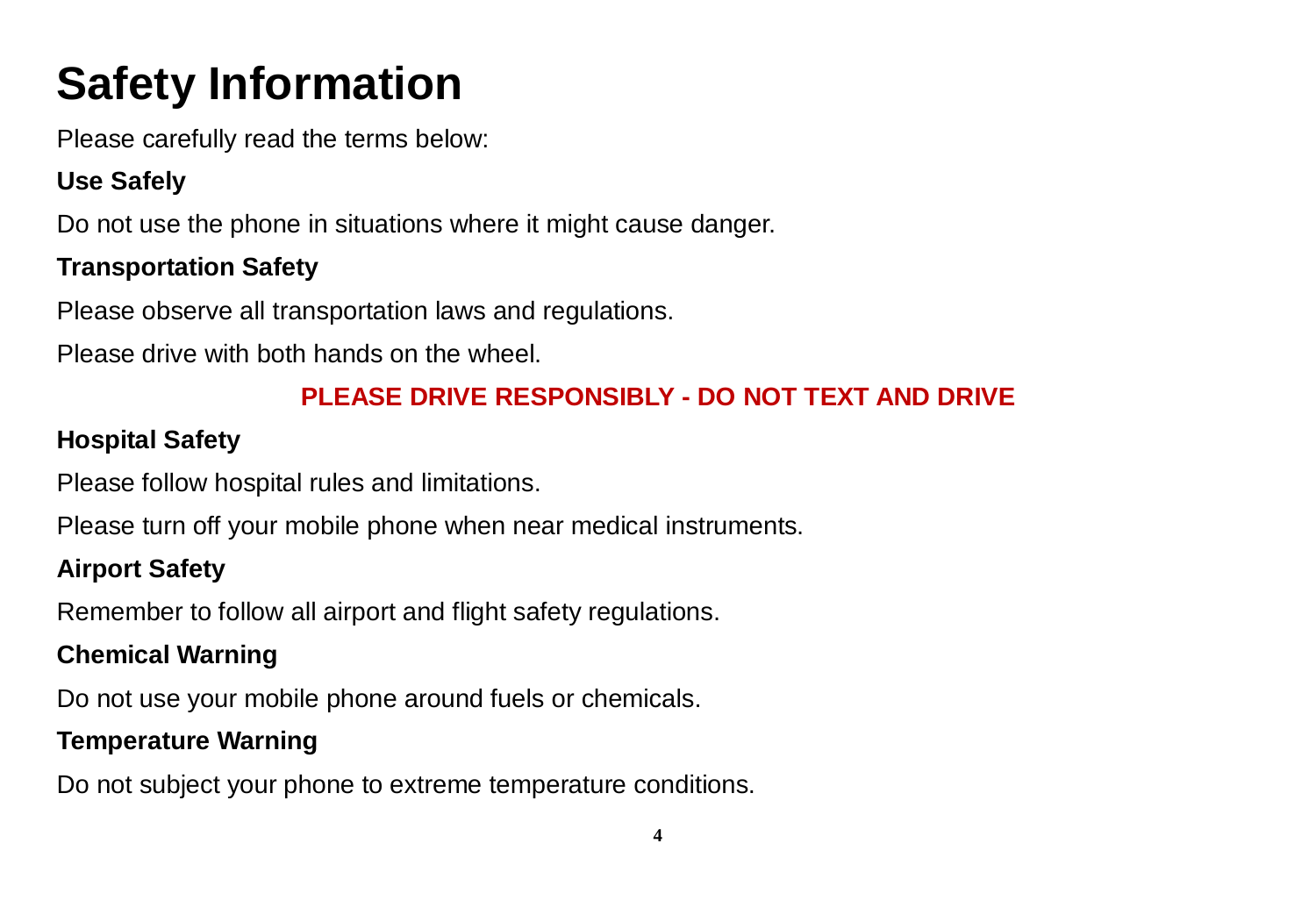#### **Water Hazard**

Your phone is not waterproof. Keep your phone away from water or liquid to avoid damage.

#### **Emergency Calls**

Make sure your mobile phone is switched on and in a service area. In home screen, tap the phone key and dial the emergency number.

#### **Accessories and Batteries**

Use only Blu authorized batteries and accessories.

#### **Information Backup**

Remember to keep a written record of all important information.

#### **Battery Safety and Precautions**

- For better performance and longer battery life, it is recommended that you charge the battery fully before using the mobile phone for the first time.

- The optimum performance of a new battery is typically achieved after two or three complete charge cycles. **Note:** Keep in mind that continuous overcharging will affect long term battery life.

- While charging, keep the mobile phone out the reach of children.
- Store the battery in a cool and dry place away from direct sunlight and water.
- Do not expose batteries to extreme temperatures (below -8°C (18°F) or above 43°C (110°F).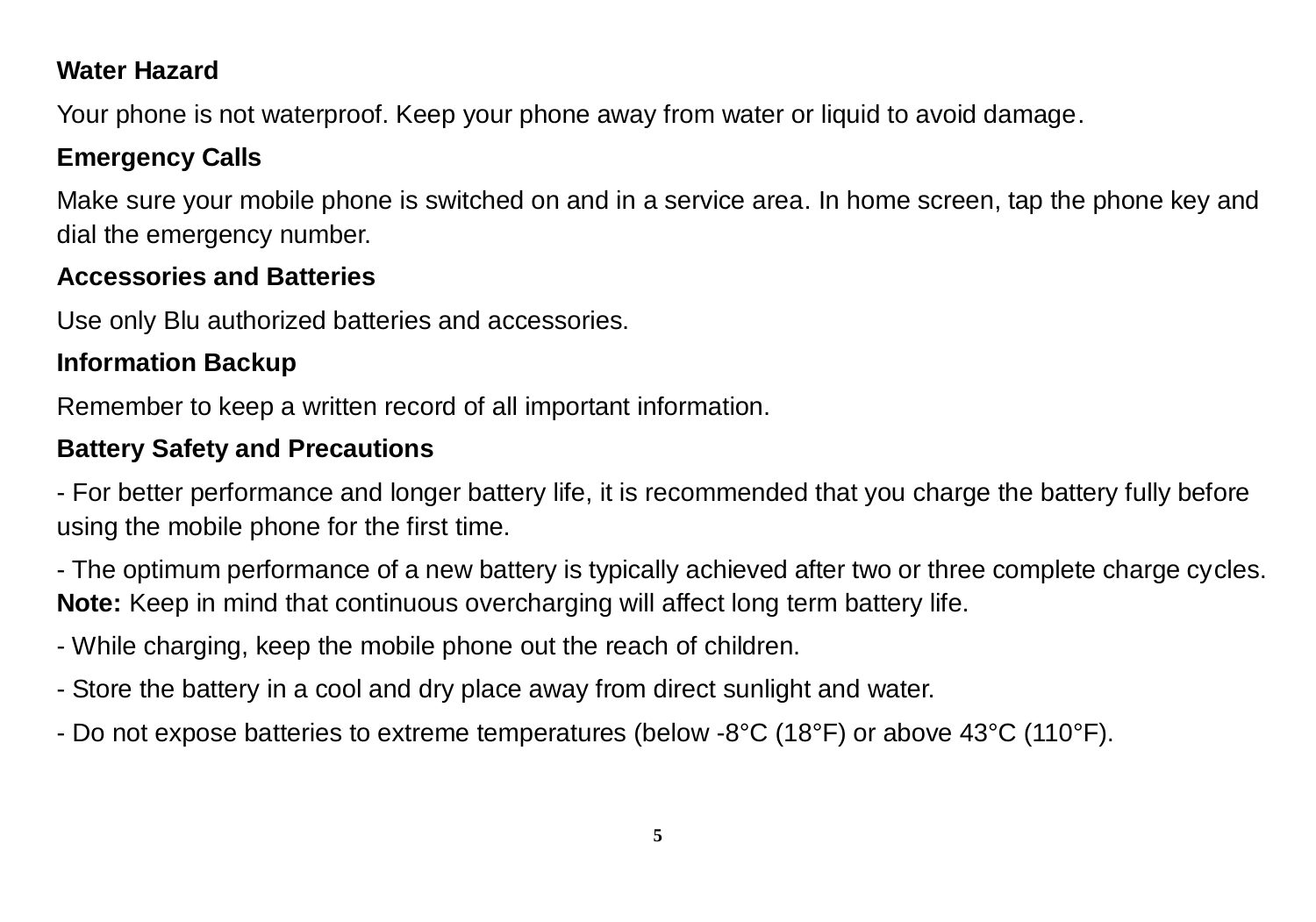- Immediately stop using the battery if it produces an odor, cracks and leaks, overheats, distorts or has any other type of physical damage.

- Avoid using the charger near or around liquids. If the charger comes in contact with water or any liquids, immediately unplug it from the outlet to reduce the risk of overheating, charger malfunction, electric shock or fire.

#### **Hazardous Waste – Battery Disposal**

#### *Warning: Do not throw away batteries with uncontrolled daily waste*.

The marking in this manual indicates that the batteries in this product should not be disposed of with household trash at the end of its working life. If the batteries are not disposed of properly, the substances included can cause harm to human health and the environment. Please follow environmental laws and guidelines for proper waste disposal.

#### **Cleaning and Maintenance**

- Avoid using the handset and accessories in excessively moist areas to avoid malfunction.
- Use a soft, dry cloth to clean the handset, battery and charger.
- Do not use alcohol, thinner, benzene or any other solvent to clean the handset.

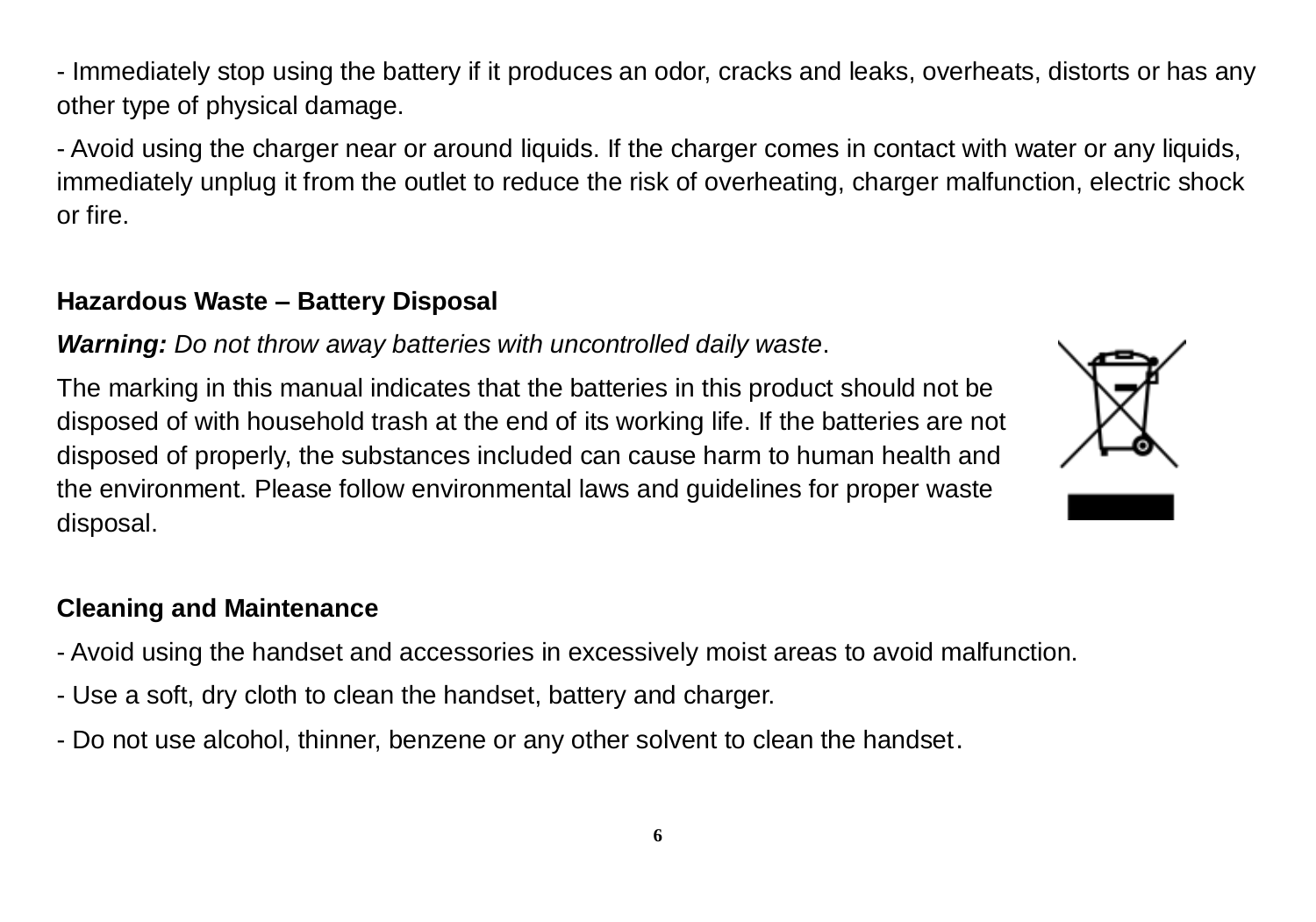## <span id="page-6-0"></span>**Call Functions**

At the dial keyboard, enter the phone number and then click the dial key. If dialing an extension, you may click the dial pad icon in the bottom of the screen to open the interface and enter the number of the extension. You may also press and hold the 0 key to add a (+) sign when adding an international dialing prefix.

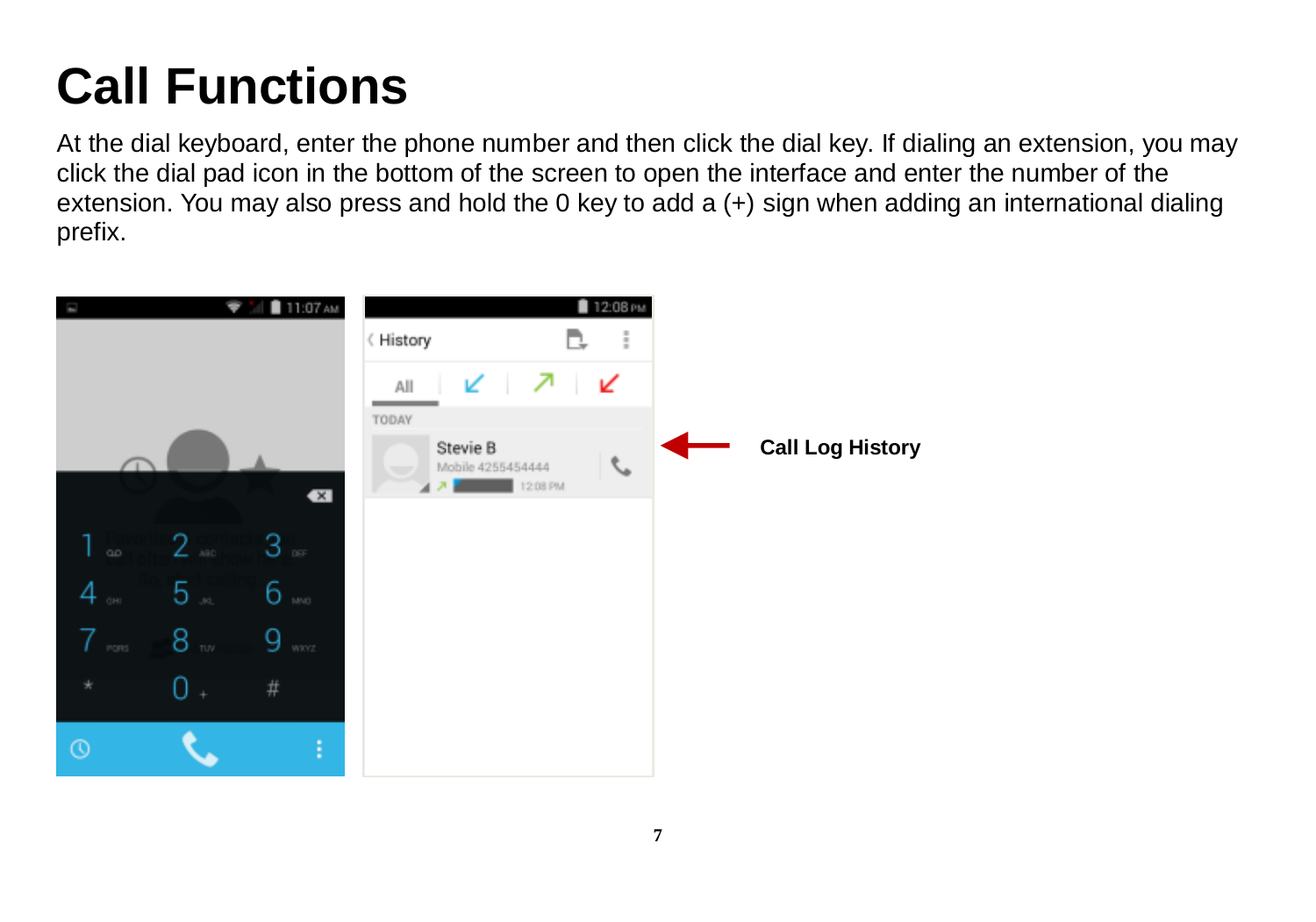#### **Call Logs**

Every telephone number called and received will be saved in the phones call log. All numbers in the call log can be dialed directly by clicking the dial icon on the screen. When the number appears on the list, click it to view details. To clear the call logs, press the menu key and select delete. You may remove one or multiple calls.

#### **Call Options**

There are different options that can be used in the call log and dialing interface. You may press the menu key while in the dial interface and adjust call settings. In the call logs, you may press browse through contacts list or set default contact resources.

### <span id="page-7-0"></span>**Notifications Bar**

The notification bar is located on the top of the screen which contains useful and important information regarding your phone and the applications that are installed. On the notification bar, several icons will appear such as signal bar, battery indicator, data indicator, Bluetooth and Wi-Fi. You may slide the notification bar down with your finger to display any pending notifications or actions.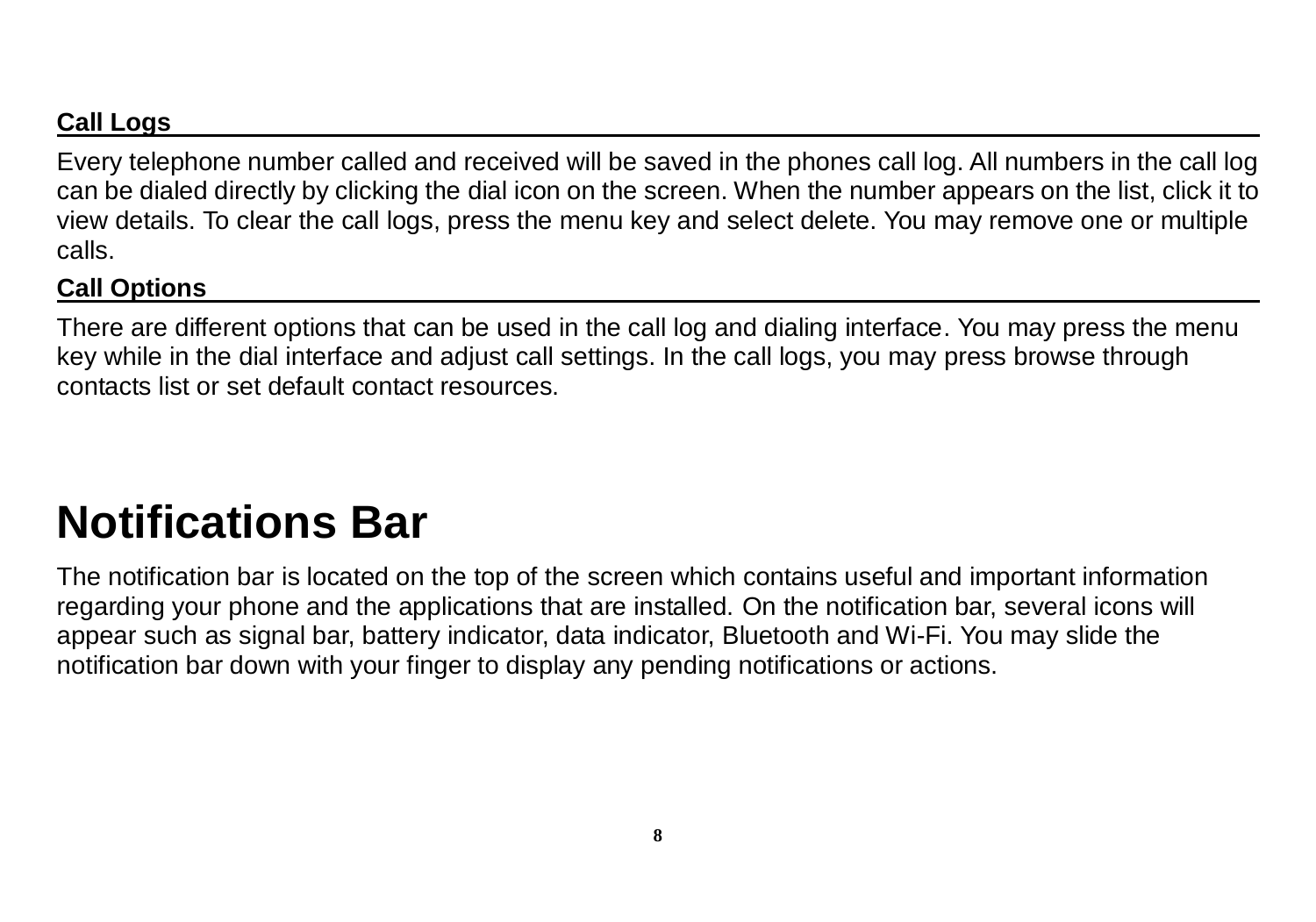

#### **Notification Settings**

The notification settings window provides shortcuts to different phone settings for quick access. Click on any of the shortcut notification icons to power on or off.

**Note:** To clear notifications, drag down the notification bar and click the clear notification icon on the upper right hand part of the screen (3 horizontal lines). The notification settings menu is located by dragging down the notification bar and is located on the upper right hand part of the screen next to the clear notification icon.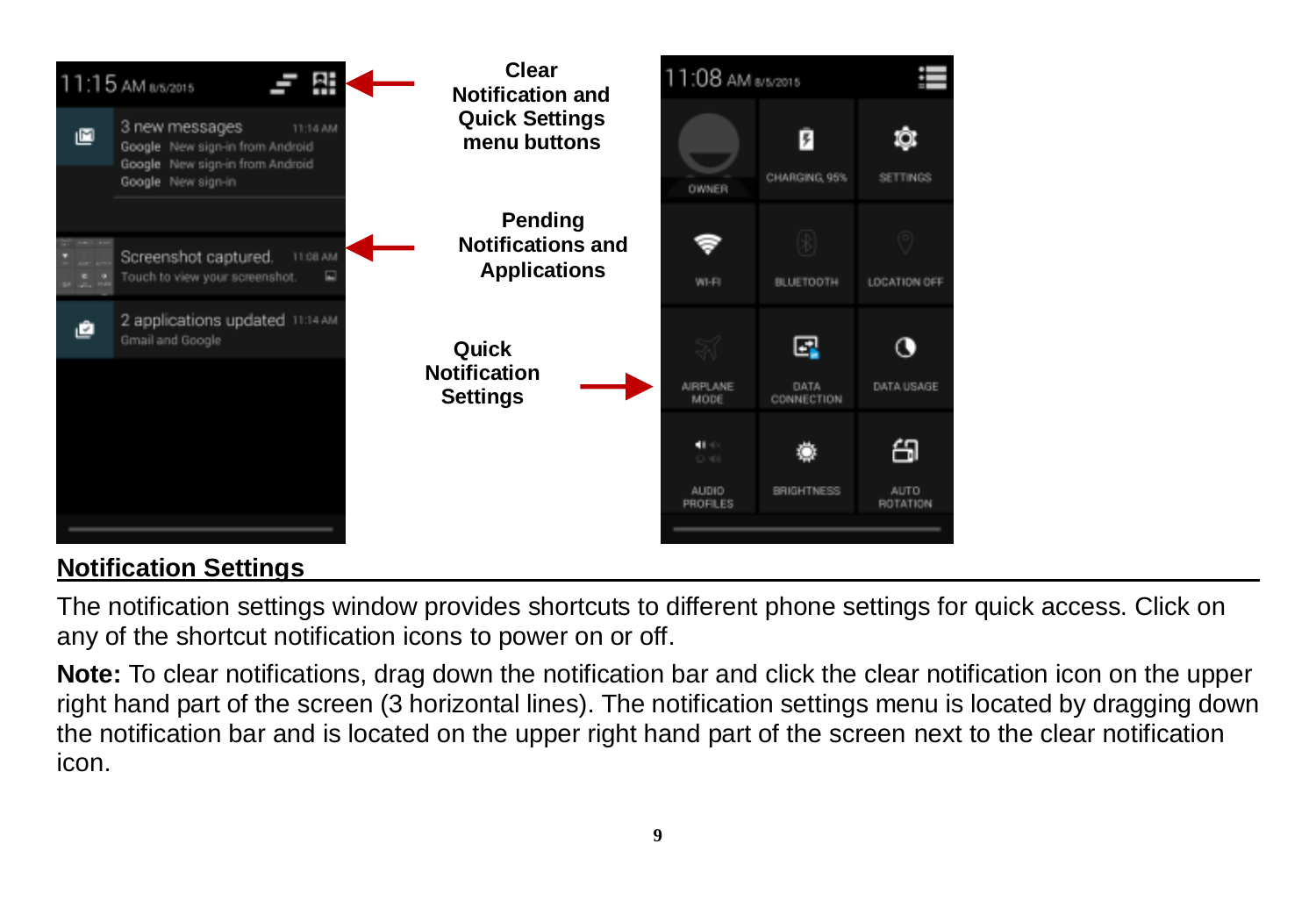### <span id="page-9-0"></span>**Contacts**

**Enter:** Click on the applications menu and select contacts.

- The default display is the phone contacts and SIM card contacts.
- The contacts are organized alphabetically by default.

|                  | 11:17 AM |                    |
|------------------|----------|--------------------|
|                  |          |                    |
| G                |          |                    |
| George Lamond    |          |                    |
|                  |          |                    |
| Jocelyn Enriquez |          |                    |
| Johnny O         |          |                    |
|                  |          |                    |
| Lil' Suzy        |          | Search             |
|                  |          | <b>Add Contact</b> |

Click the Search icon to enter the contact search interface. Any numbers or letters associated with any of the contacts saved in the list will be shown in the search results.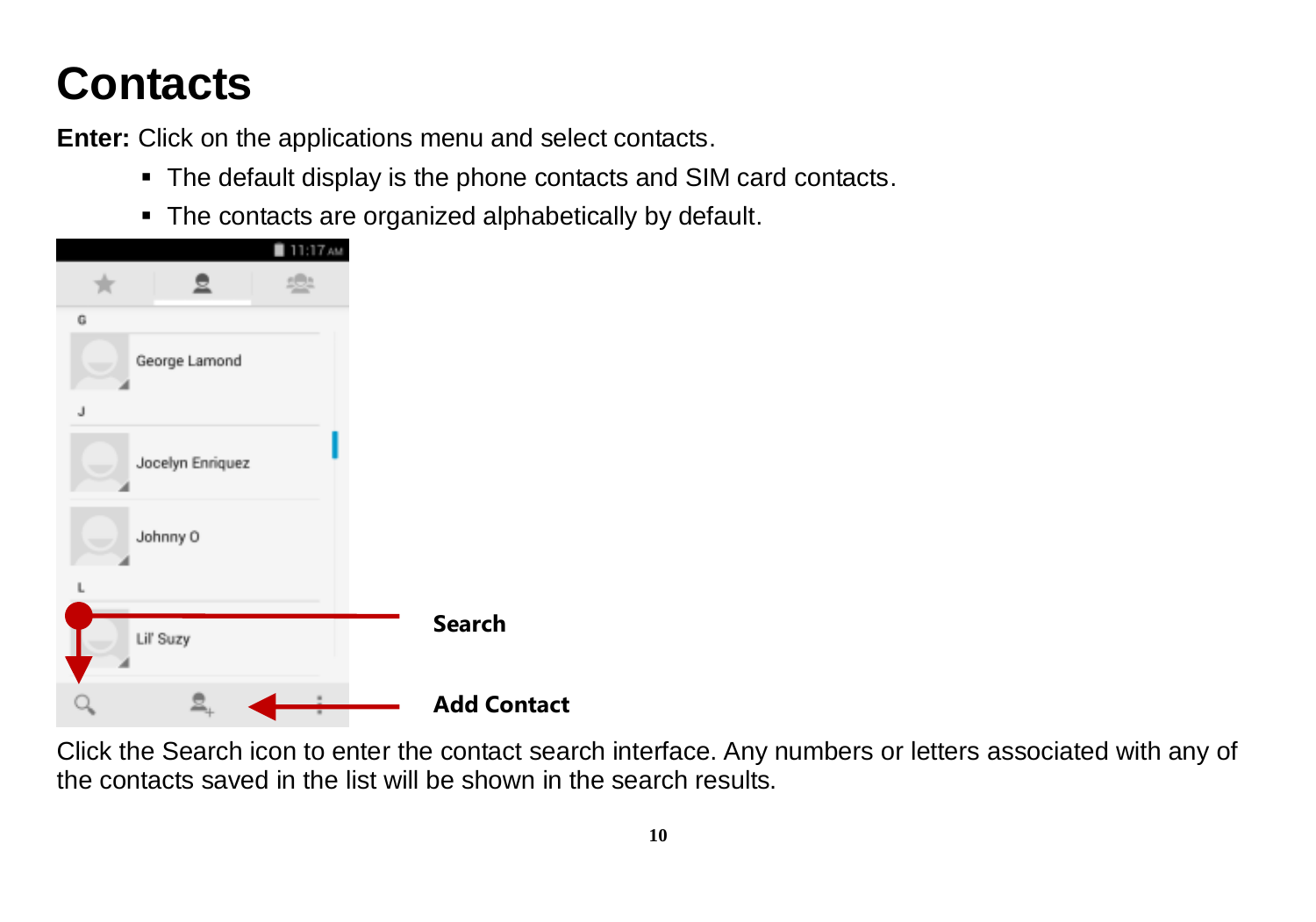#### **Add New Contact**

- Click the add contact icon (+) to add contact.
- Select to save your contacts to your Google account, the phone or the SIM card.
- You may enter different contact details which include adding a picture, name, telephone number, group, address, and email among other options.
- **Click to save contact.**

|                      | 11:17 AM |                      | 12:16 РМ      |                        |
|----------------------|----------|----------------------|---------------|------------------------|
| $\sqrt{}$ DONE       | E.       | $\checkmark$<br>DONE |               |                        |
|                      |          | Google contact       | 8             |                        |
| Store the contact to |          | Name                 | $\vee$ $\Box$ | Contact<br>information |
| Google<br> 8         |          | Add organization     |               | entry field            |
|                      |          | PHONE                |               |                        |
| USIM                 |          | Phone                | MOBILE<br>◢   |                        |
|                      |          | <b>EMAIL</b>         |               |                        |
| Phone contact        |          | Email                | HOME.<br>◢    |                        |
| Add new account      |          | <b>ADDRESS</b>       |               |                        |
|                      |          | Street               | $\sim$        |                        |
|                      |          | PO box               |               |                        |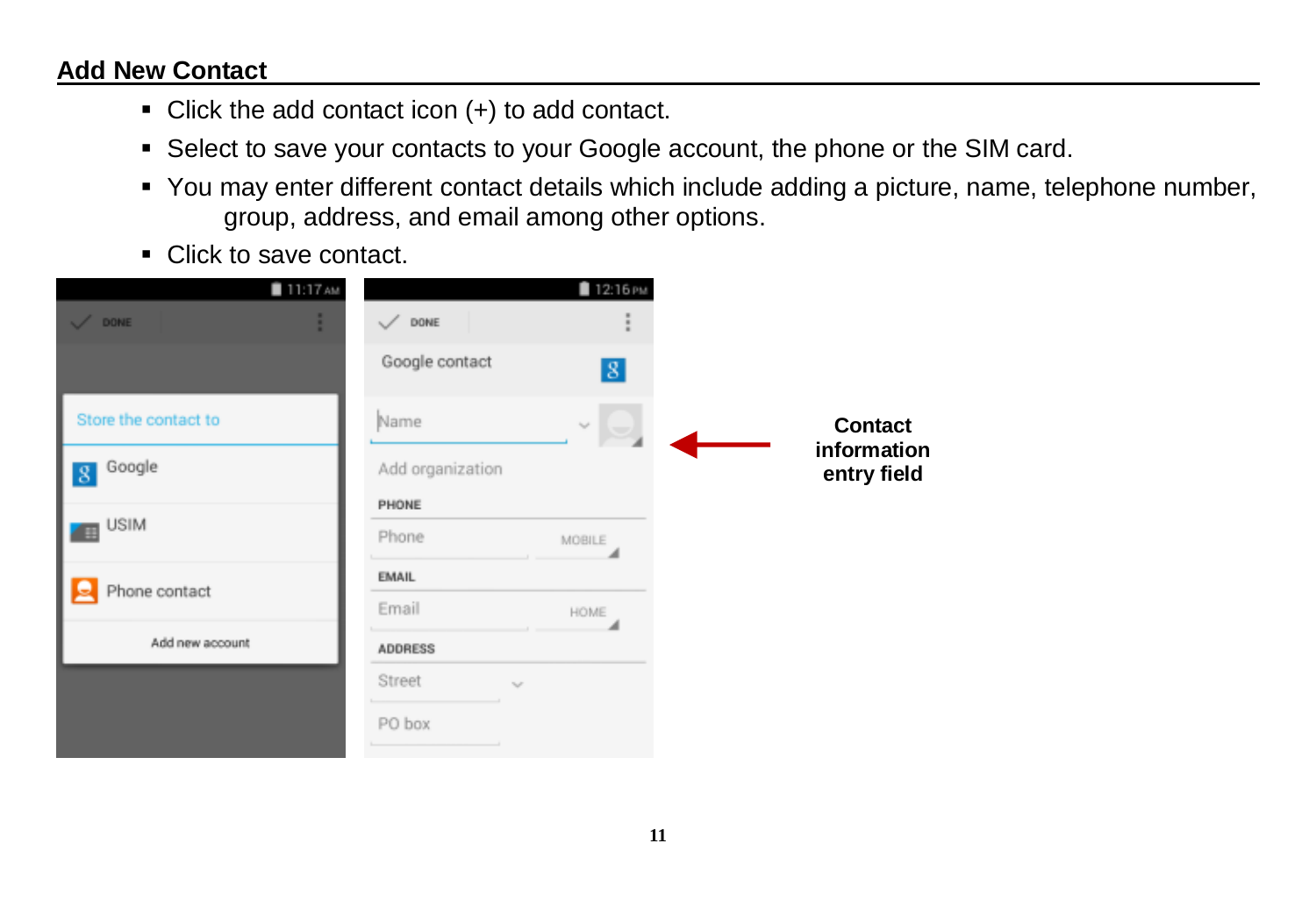#### **Delete Contact**

- Click on the Contacts icon to enter the phonebook.
- Click the menu key to access the Contacts menu.
- Click on Delete Contact and scroll to select which contact(s) you wish to delete.

**Note:** You may also search for an individual contact in the phonebook. Once the contact is found click the contact name to enter the contact profile, press the menu key to bring up the contact menu and select delete to eliminate from the phonebook.

#### **Import / Export Contacts**

The phone allows you to import and export contacts to synchronize information between different storage types that include the SIM card, Gmail account and your phone.

#### **To import or export contacts:**

- 1. Press the Contacts icon to enter the phonebook.
- 2. Press the menu key and select Import / Export

3. Select the source you want to copy the contacts from. Once selected click next and select the destination where you want the contact to be copied to then select the desired contacts to be copied.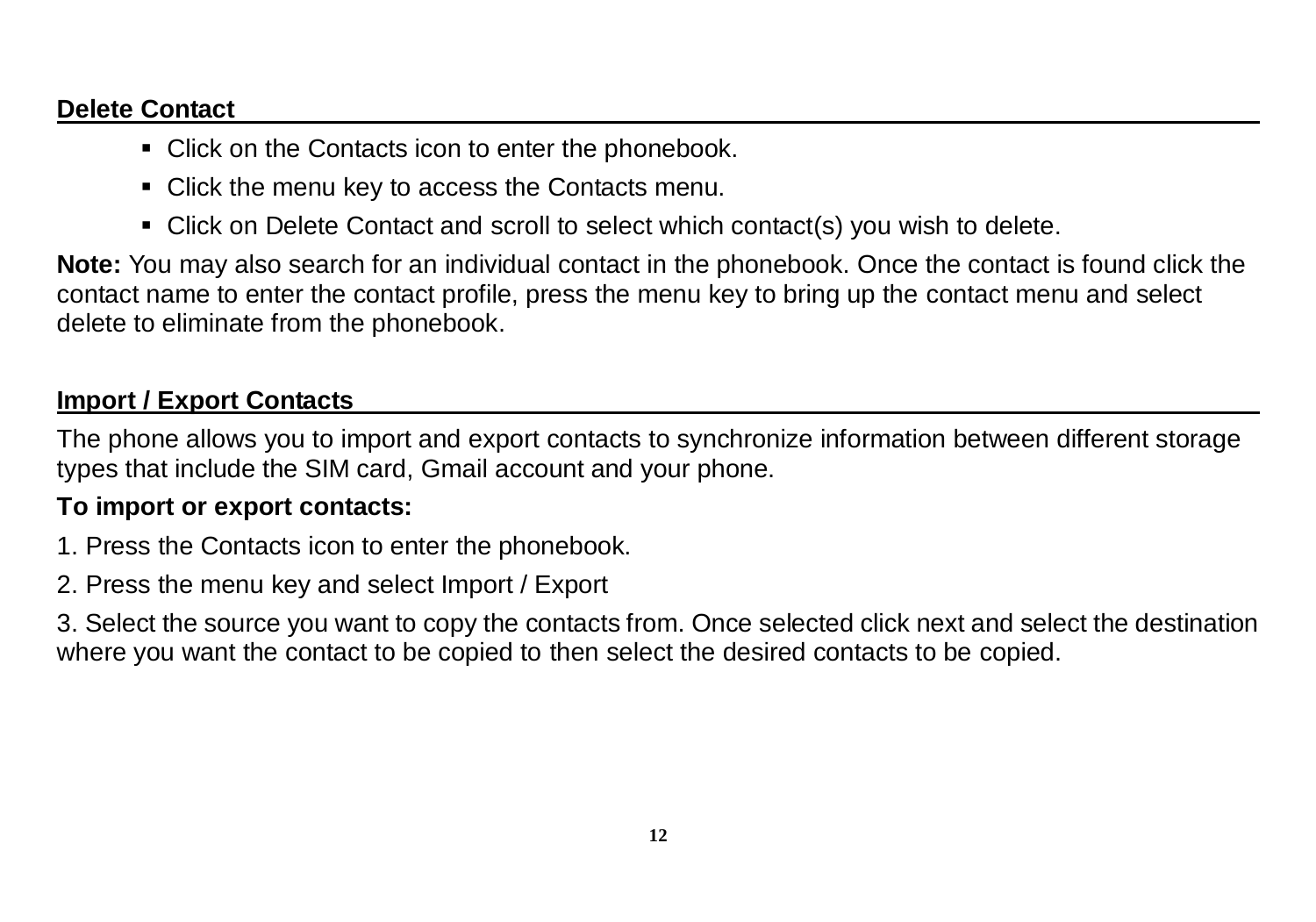### <span id="page-12-0"></span>**Messaging**

You may use this function to exchange text messages and multimedia messages with your family and friends. The messages to and from the same contact or phone number will be saved into a single conversation so you may see the entire message history conveniently.

#### **Send an SMS**

Application Menu » Messaging » New message

(Or you may use shortcut icon)

- Click the contact icon to enter text message recipient
- Compose Text Message and click Send

#### **Send an MMS**

When creating message, the default message style is SMS. The message will automatically convert to MMS when adding an attachment or when surpassing 10 pages of SMS messages.

- Click the attachment icon in the messaging interface.
- Click to add attachments and create an MMS message.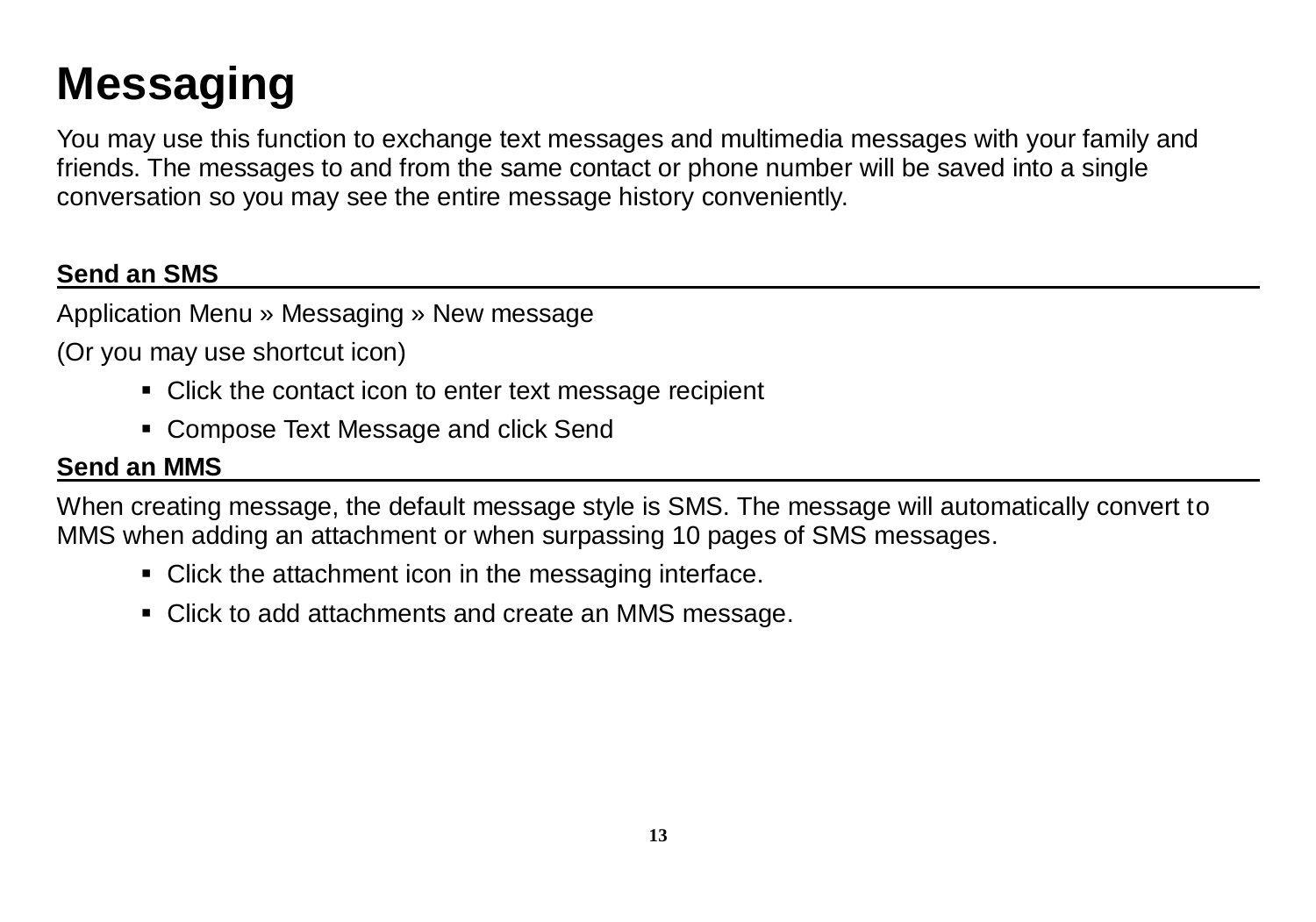

### <span id="page-13-0"></span>**Bluetooth & Wi-Fi**

Bluetooth is a short-range wireless communications technology that devices can use to exchange information and connect to different types of devices which include headsets and other devices.

#### **Power on Bluetooth**

Settings » Bluetooth and select to power on Bluetooth.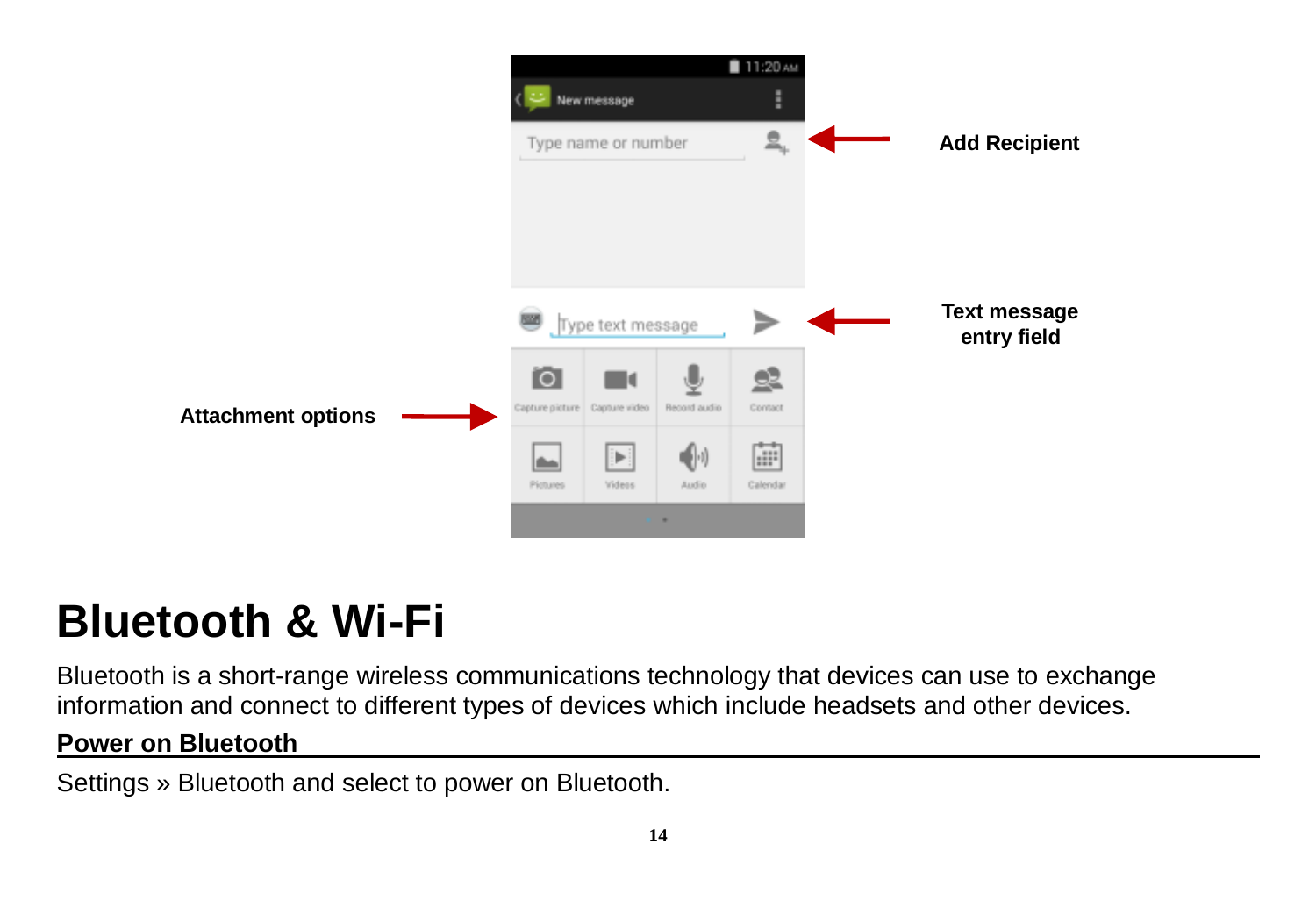- The Bluetooth icon will appear in the notification bar. The Bluetooth will then start to scan for all devices within its range and will display all available devices in a list.
- In Bluetooth settings, all the devices found will displayed in a list.



**List of available Bluetooth devices Note: The maximum detecting** 

**time of the phone is 2 minutes.**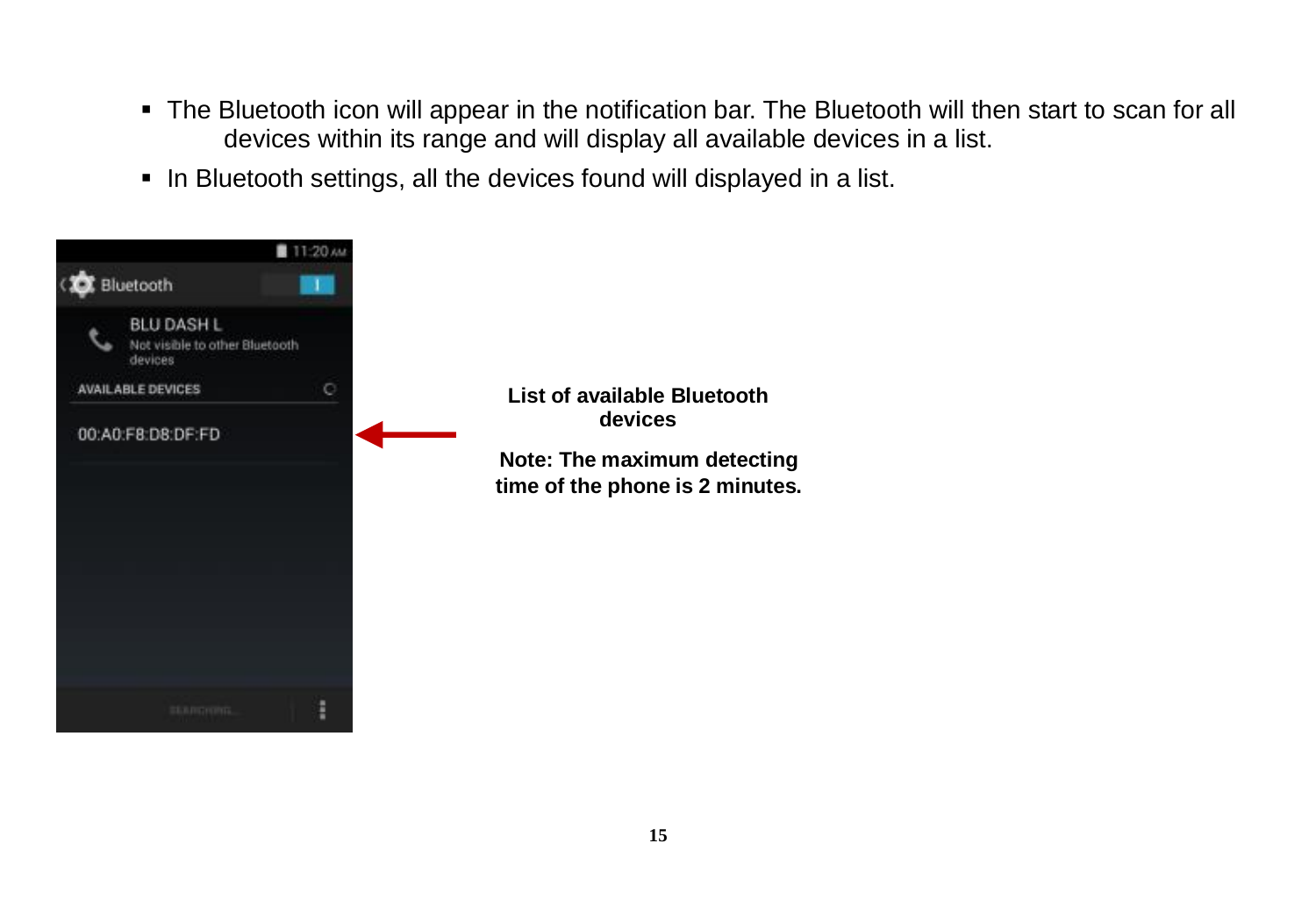#### **Power on Wi-Fi**

Settings » Wi-Fi and select ON to power on Wi-Fi

Click on the desired Wi-Fi network to be connected.

**Note:** Unsecured networks can be connected to directly - secured networks require a password or credentials prior to connection.

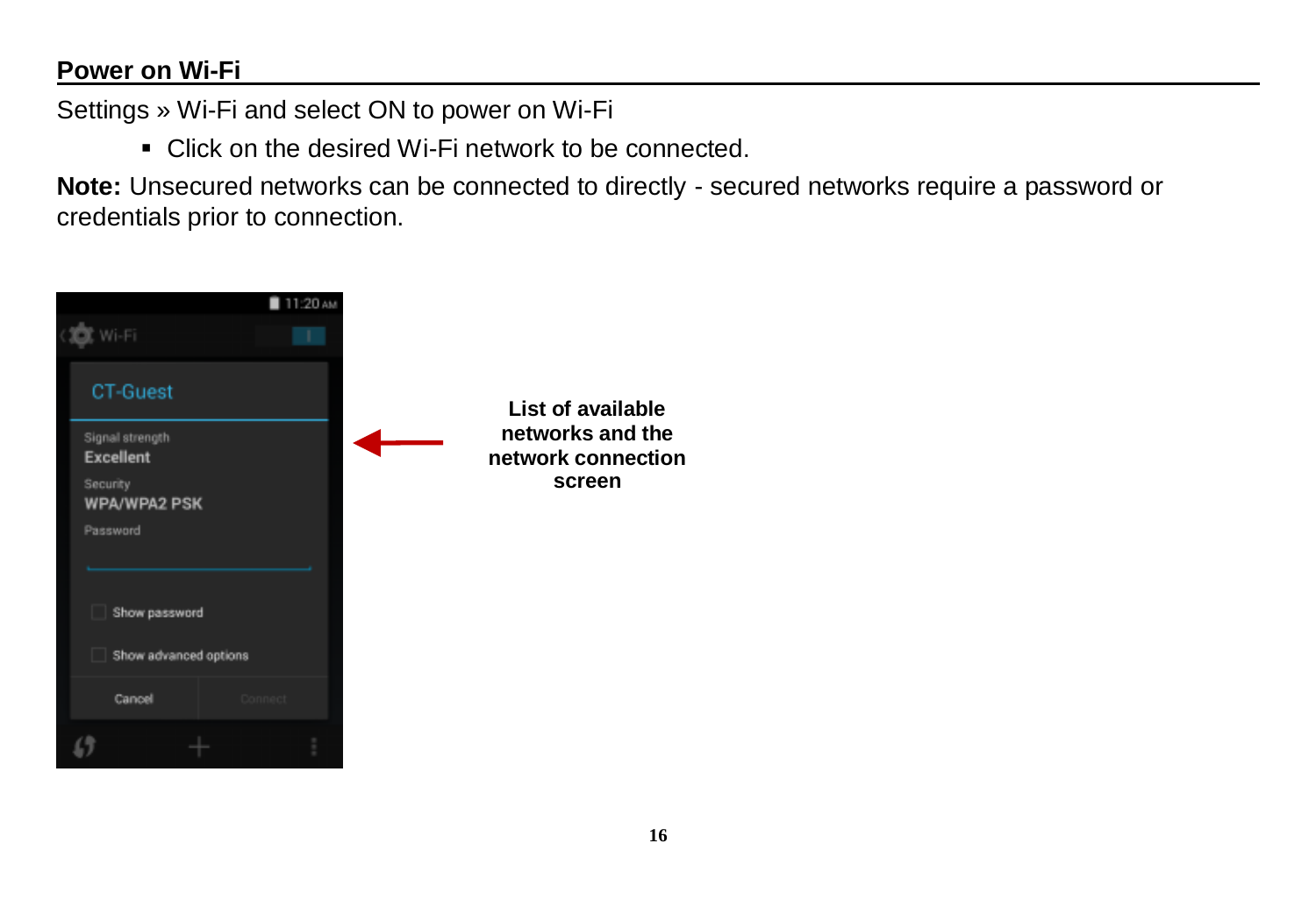## <span id="page-16-0"></span>**Downloads**

The download section of the phone keeps sorted all of the files that have been downloaded on the phone. The section can display the download by date or by size. To clear the file from the list, click on the box to the left of the file and then select the delete icon.

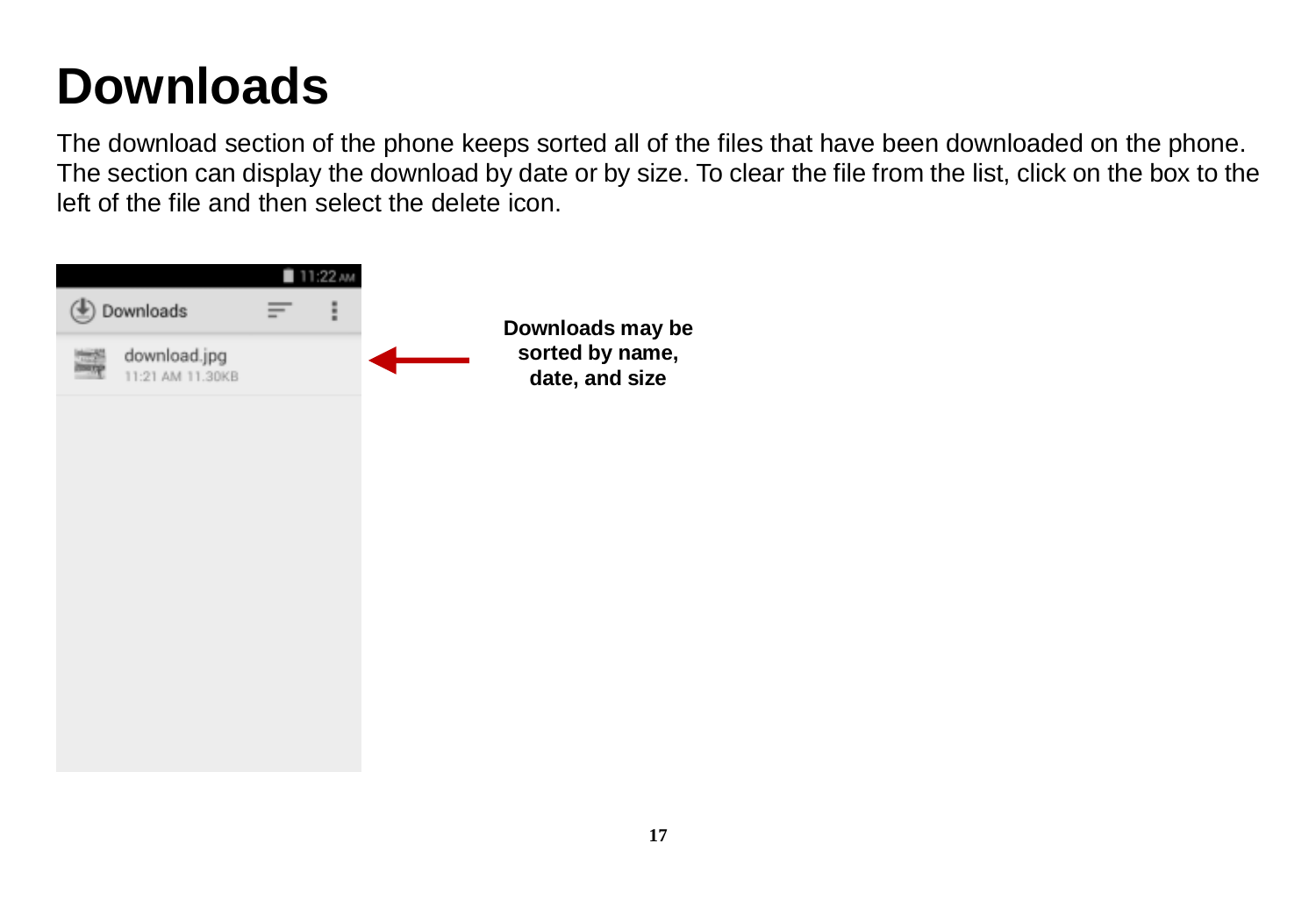### <span id="page-17-0"></span>**Opera**

#### **Menu Functions Settings**

App Layout

• This option changes the layout of the browser New Tabs

• This option adds additional tabs

Clear Browsing Data

• This option clears any data stored

Off Road Images

• Check to select between different image qualities

Browser Options

#### **History**

Displays recent web pages

#### **Speed Dial**

Displays bookmarks and frequently accessed pages

#### **Discover**

Displays top stories and recent news.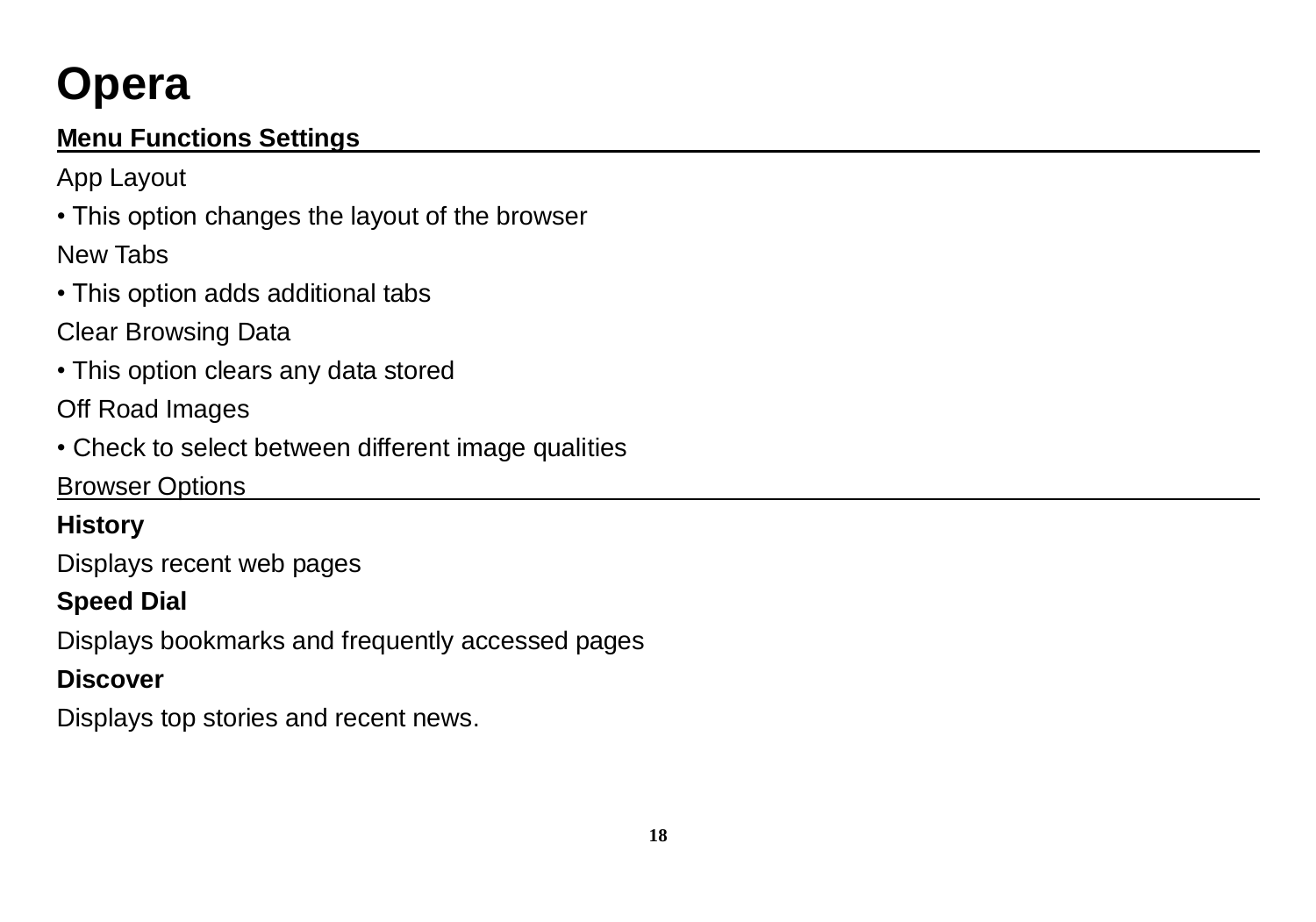

### <span id="page-18-0"></span>**Gmail**

Gmail is Google's free email service. To access the Gmail program, click the applications menu and click on the Gmail icon and either sign in with your existing account or create a new one.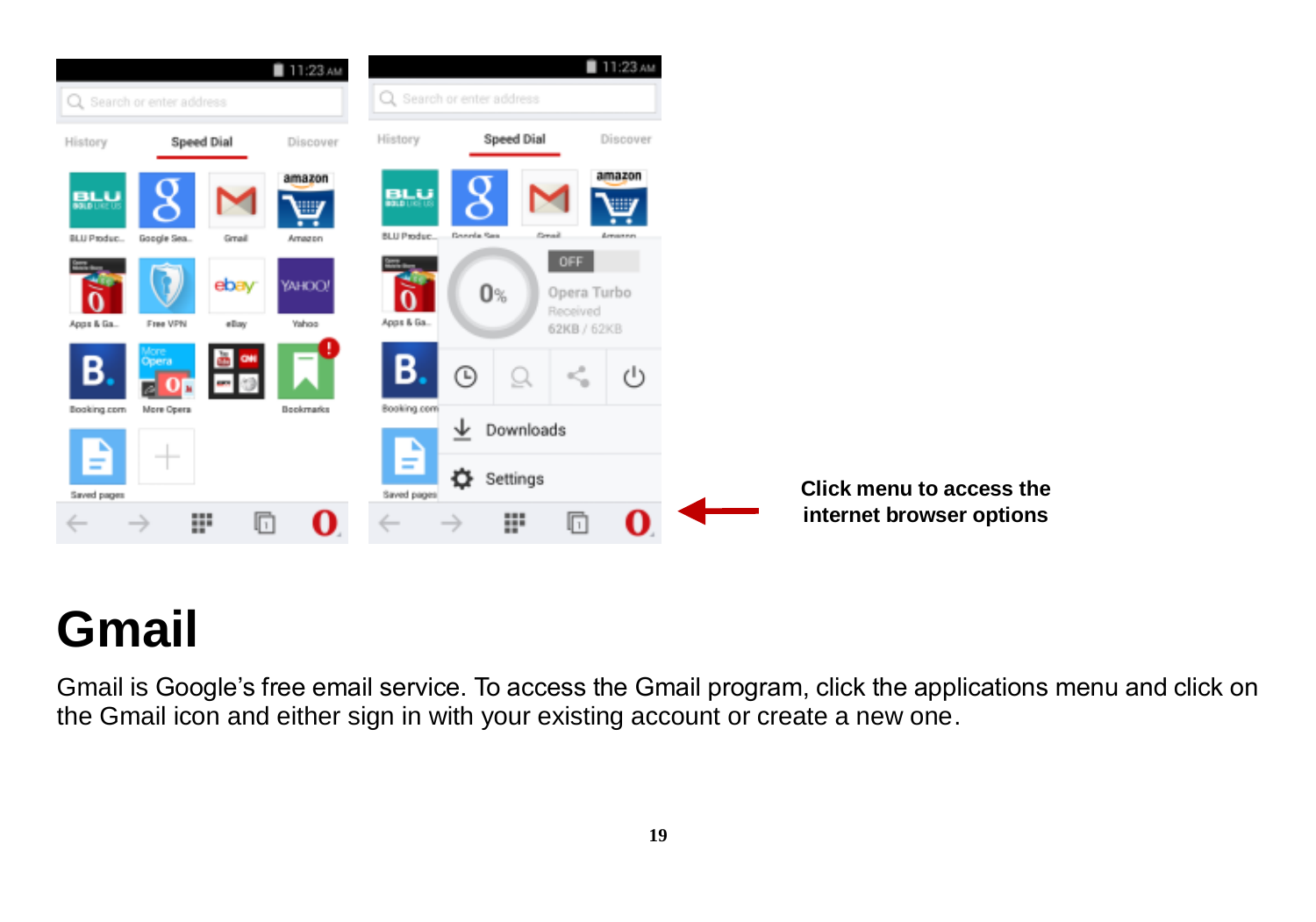**Note:** In order to keep accounts streamlined with Google services, your Gmail account user name and password will be used for some Google programs which include: Google Play Store, Google Drive, Google Photos, Google +, and Google Wallet.



**The Gmail inbox is separated by default in three different categories.**

**These categories include primary inbox, social inbox where all your Facebook, Twitter, and social media emails are separated to and your Promotions inbox where all your commercial emails are separated.** 

**You may add or delete other categories in Gmail settings**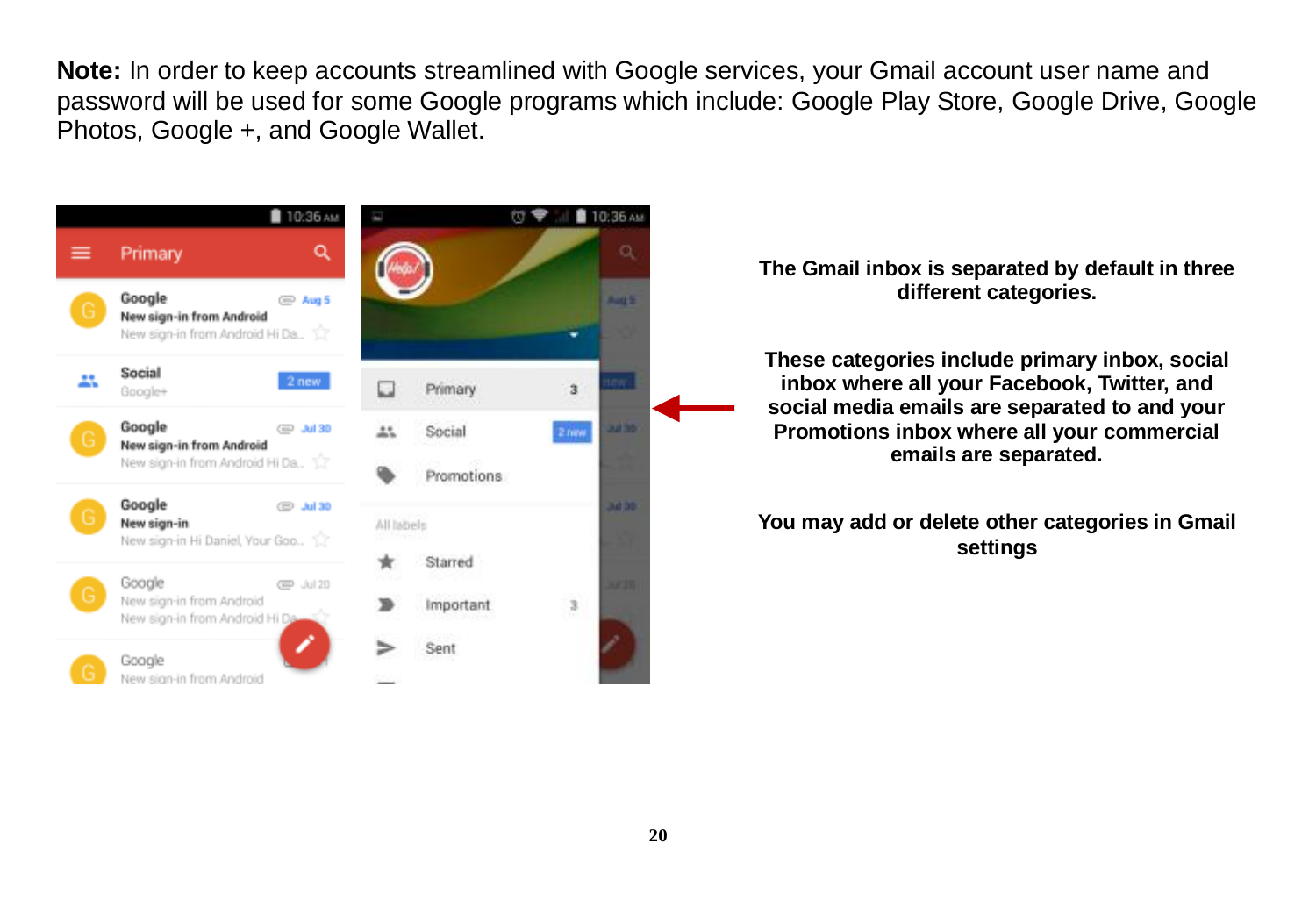### <span id="page-20-0"></span>**Play Store**

Google Play allows you to download music, movies, and games directly to your device. To access the Google Play Store, click on the applications menu and then the Play Store icon.

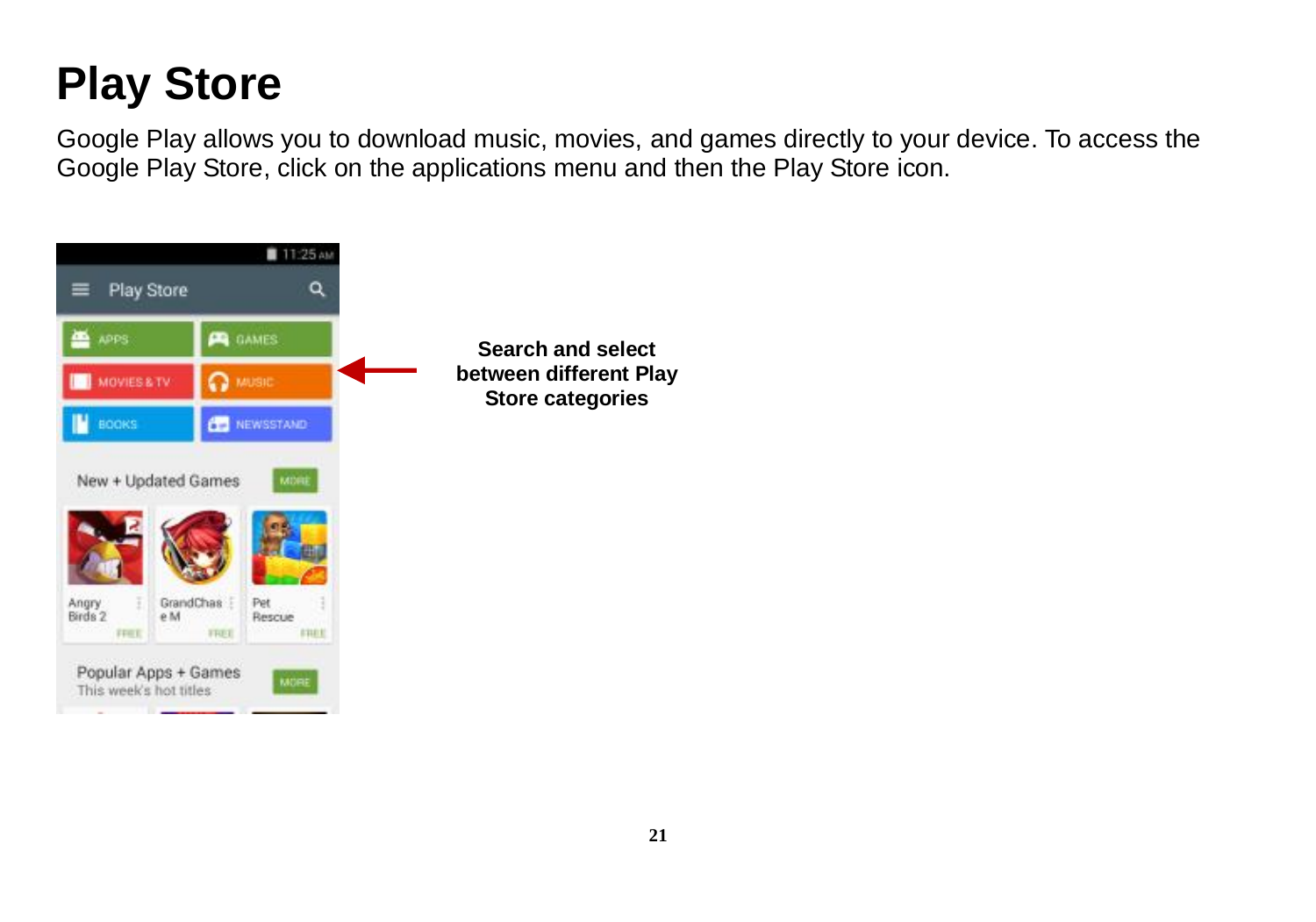### <span id="page-21-0"></span>**Camera**

**Prior to use:** Insert SD card before using the camera or video camera. All photos or videos taken by the phone are typically stored in the memory card for large storage capacity of images and videos.

#### **Open Camera**

Click the Applications Menu » Camera

 $\rightarrow$  Switch to video mode if you want to record videos.

*Note: You may place a camera shortcut icon on any of the screens*

#### **Take Pictures**

Aim the object that the picture will be taken.

- **Press the Shutter button on the screen to capture image.**
- After taking the picture, the file will be saved in the cameras gallery folder.
- You can view the photos by clicking the preview box button.

You may adjust various settings for the camera by pressing Menu while in the camera interface. When in the standard camera mode, you can switch to video to record or click the gallery preview box.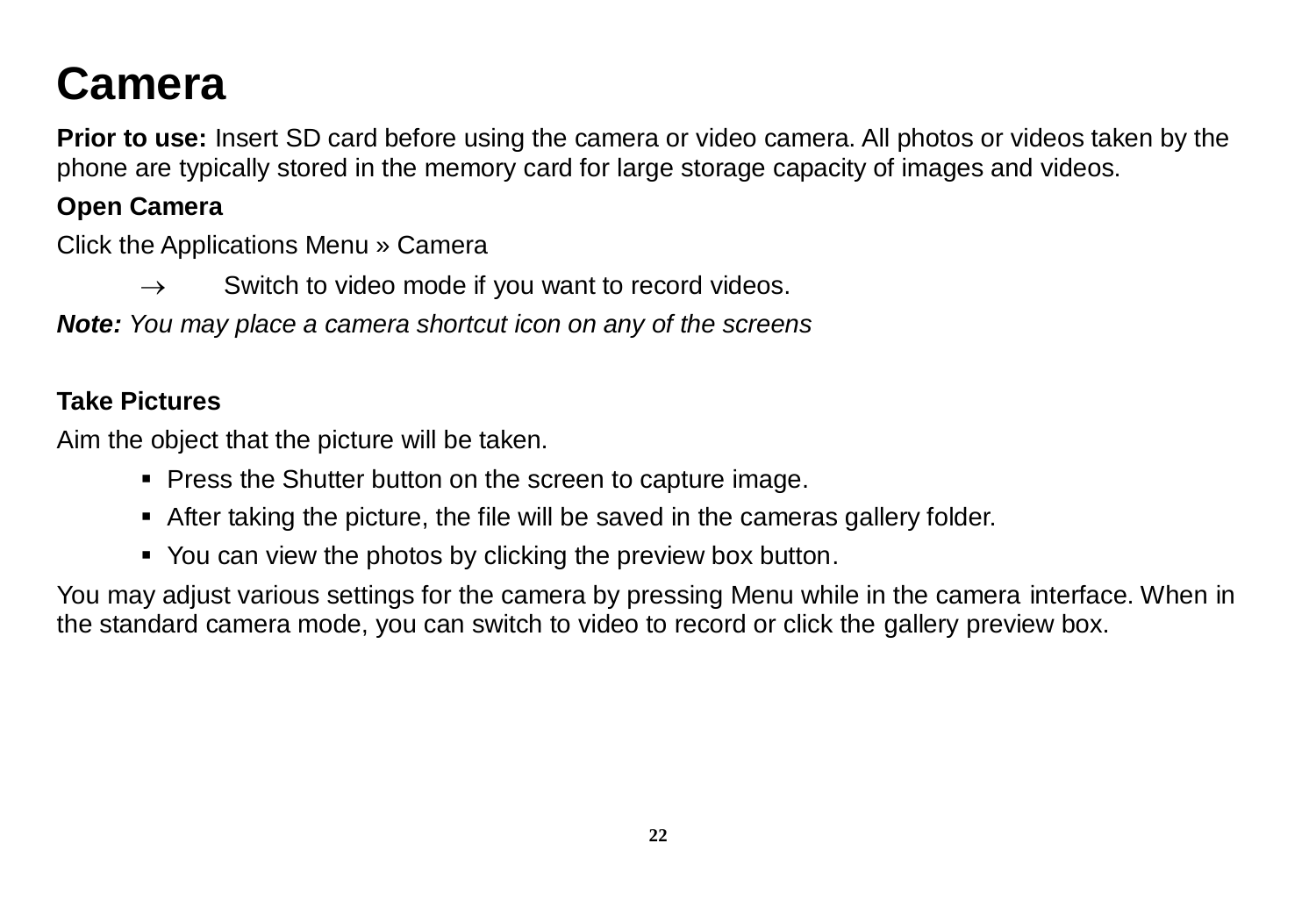

### <span id="page-22-0"></span>**Gallery**

#### **Open Images**

Applications Menu » Gallery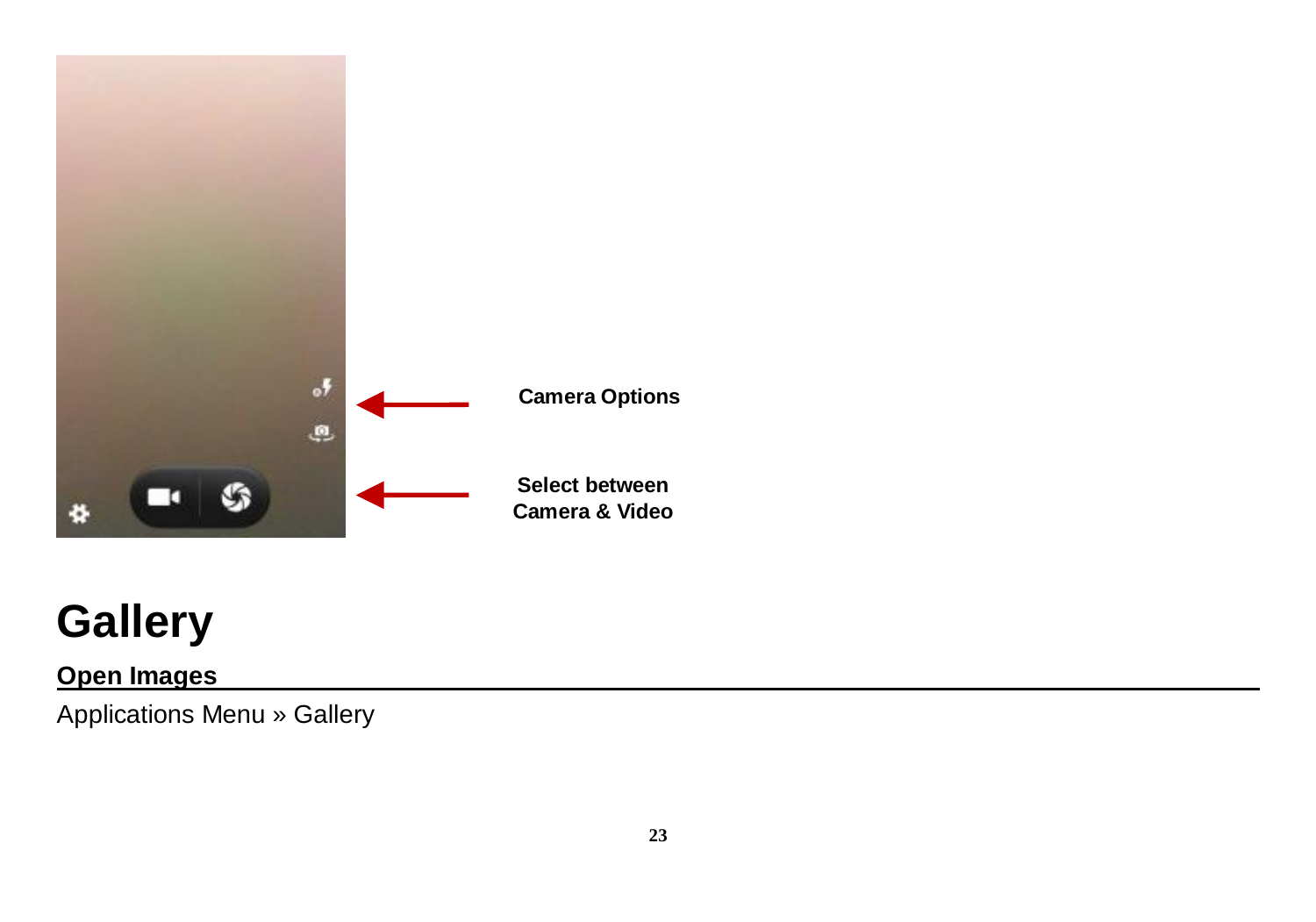

#### **Share Pictures**

You may share pictures by sending them through different types of installed applications. You may also send pictures through the MMS message function by attaching a picture and also via Bluetooth.

#### **Adjust Image**

Press Menu and select edit to adjust images. You may select from different effects that may include: Vintage, Black and White, Instant, Latte, Litho, X-Process, Crop, Rotate, Mirror, Straighten, Vignette, Contrast, Exposure, Auto color, Shadows, and Vibrancy.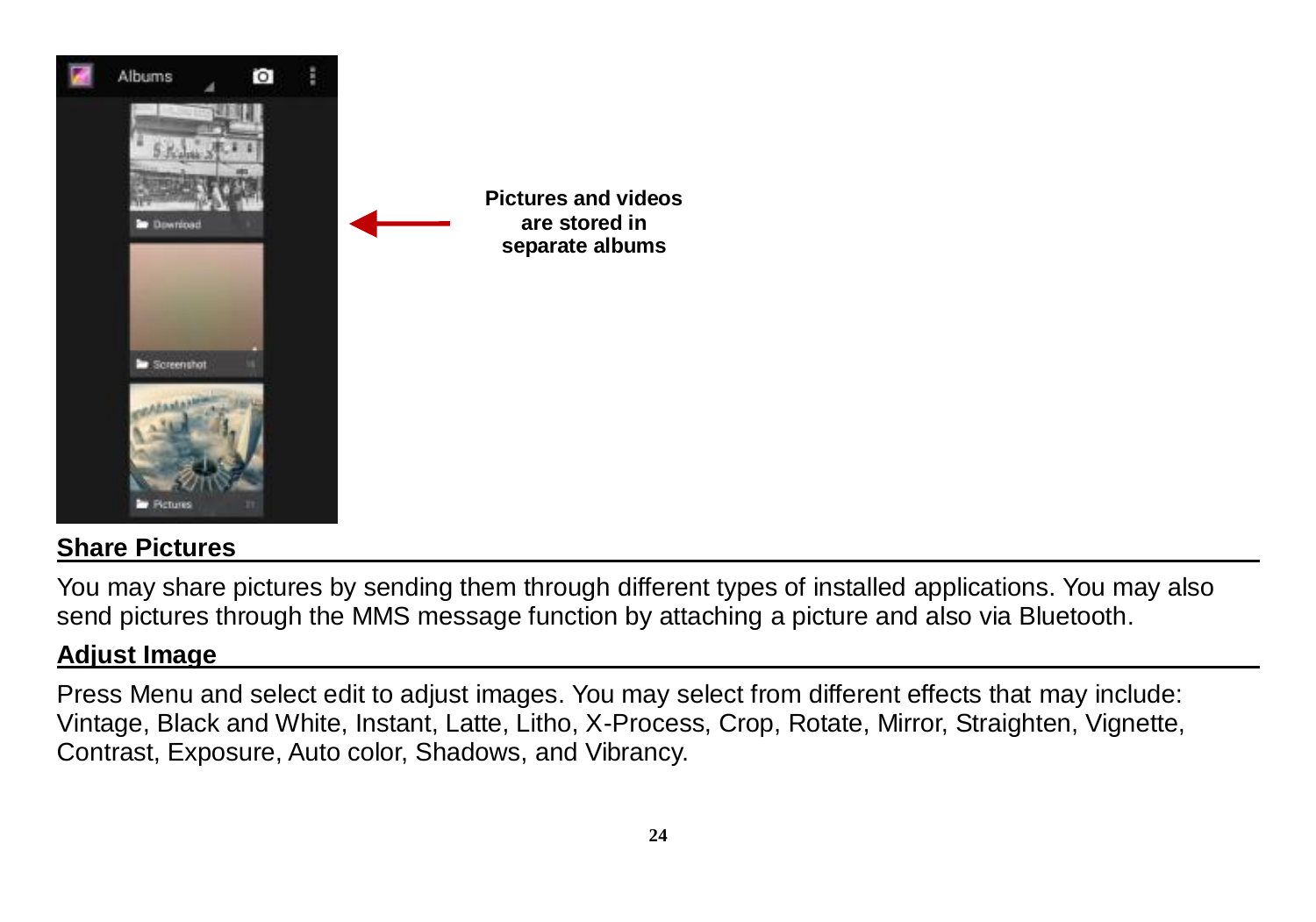#### **Crop Pictures**

Click menu and crop to adjust the size of the picture. Once the picture appears, pinch your fingers in or out to adjust the size. To keep proportion, hold down any of the four corners of the image and adjust.

### <span id="page-24-0"></span>**Music**

#### **Open Music**

Application Menu » Play Music

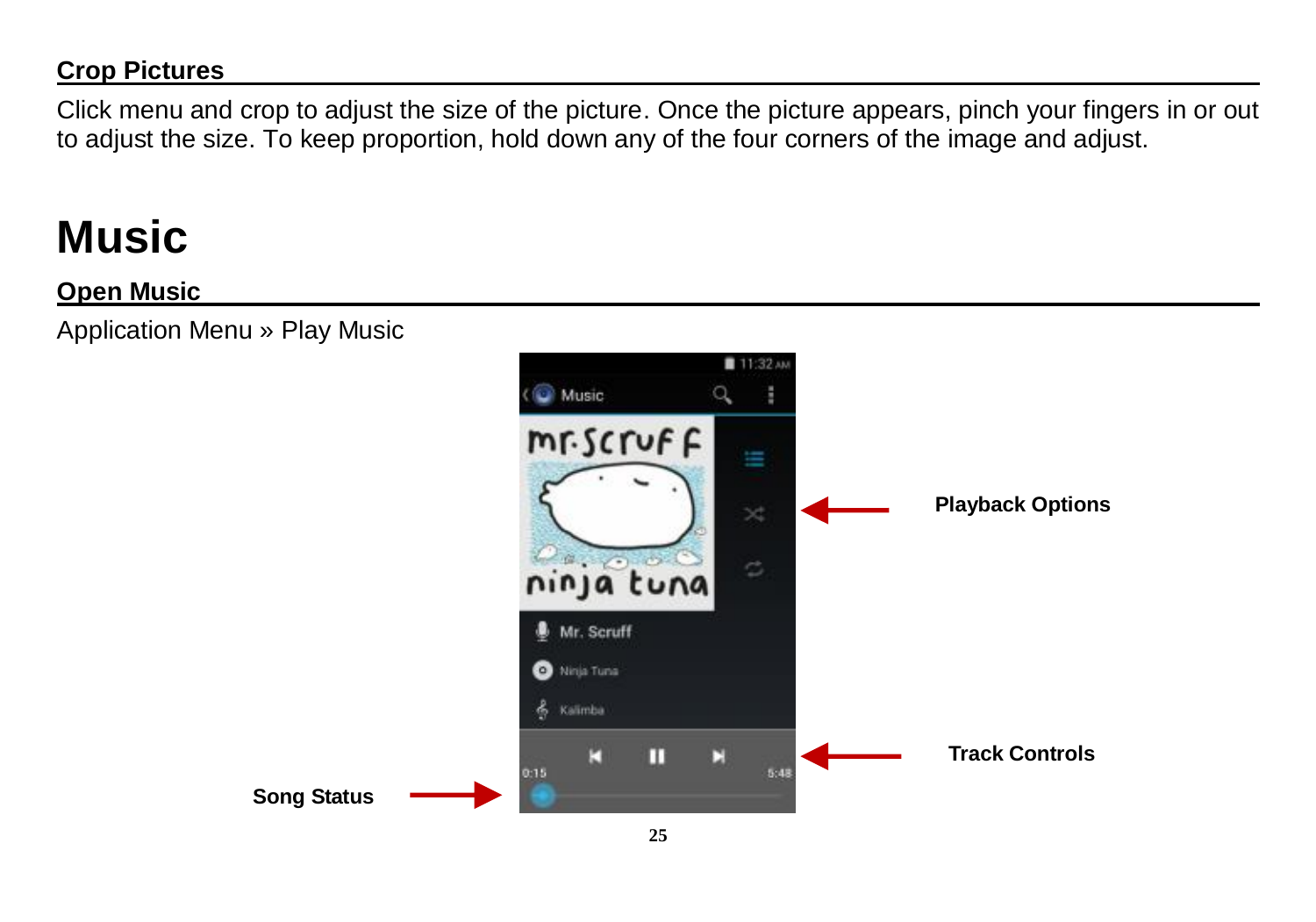#### **Search Music**

You may choose to search for music from media folder through artist name, song name, album name. **The following formats are available:** AMR, MIDI, MP3, WAV, and OGG.



#### **Set Music Player in the Background**

Click on the Home key to move the Music Player to the background. You will see an icon on the status bar indicating that the music player is active.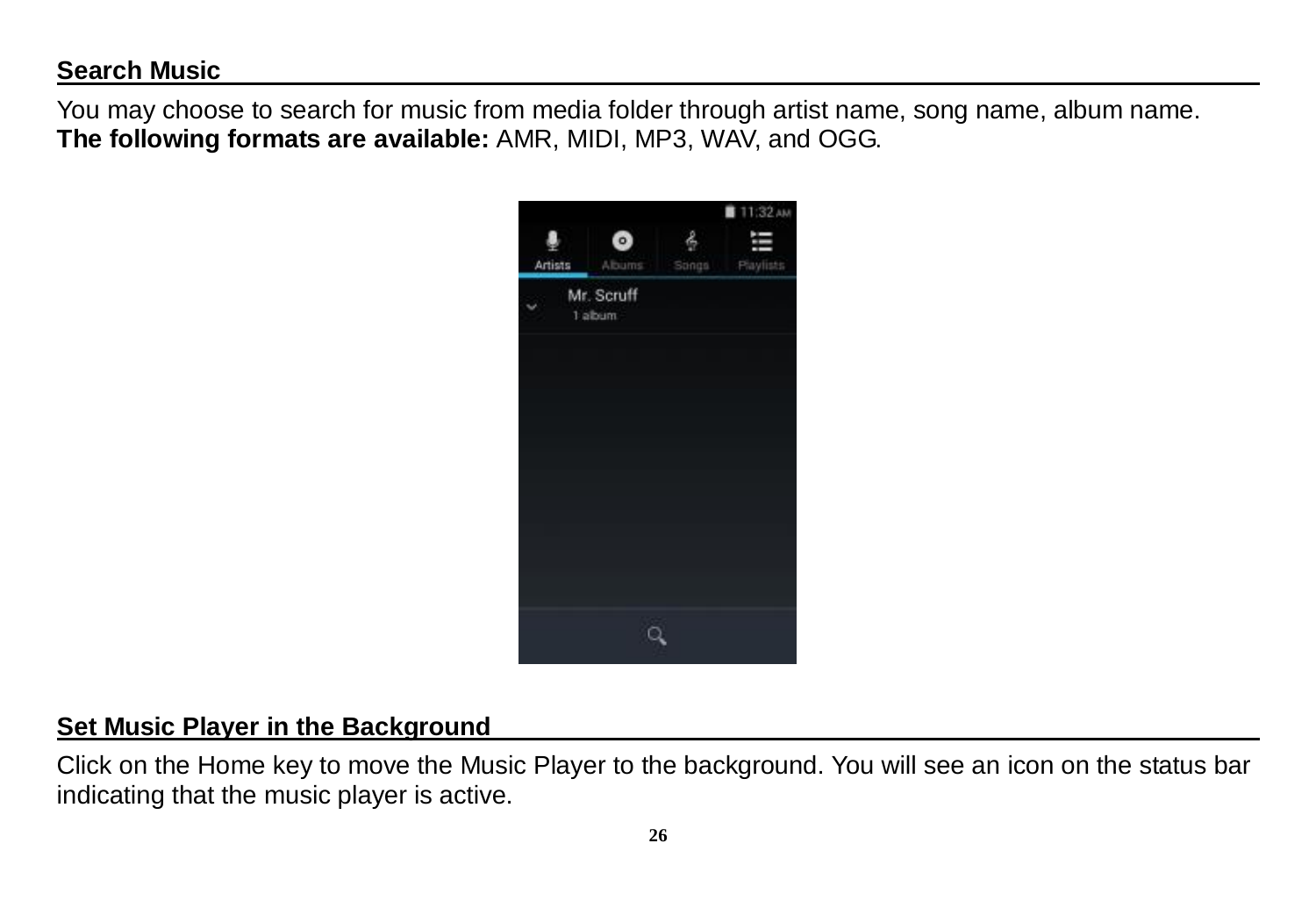### <span id="page-26-0"></span>**FM Radio**

#### **FM Radio**

Through this function, you may listen to FM radio on the device. The FM radio uses the wired headphones as an antenna in order to receive signal. Before using this function, connect the original equipment headphones that came with the phone.

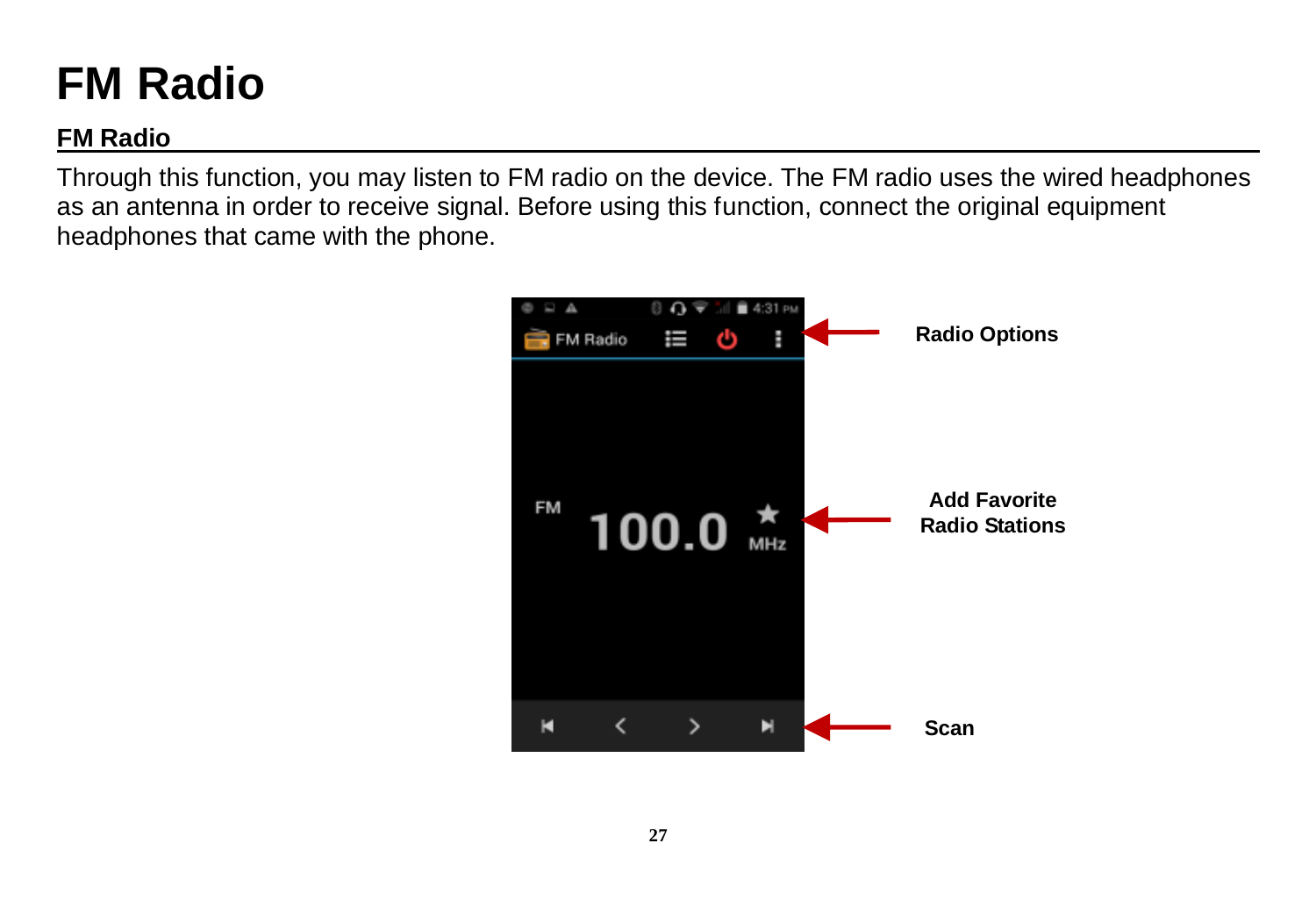#### **Open FM radio**

Press the FM Radio icon to open the application.

Click to scan FM channels automatically then click to add any of your favorite radio stations.

#### **FM Radio as Background**

Click on the Home key to move the FM Radio to the background.

### <span id="page-27-0"></span>**Sound Recorder**

You may send any recorded audio via Bluetooth or MMS and also have the option to make any recorded audio the phones default ring tone. The recorder uses AMR, 3GPP and OGG format.

#### **Record**

- Keep the phone's microphone near the sound source.
- Click the record button to record the audio.
- Click the stop button to stop recording the audio.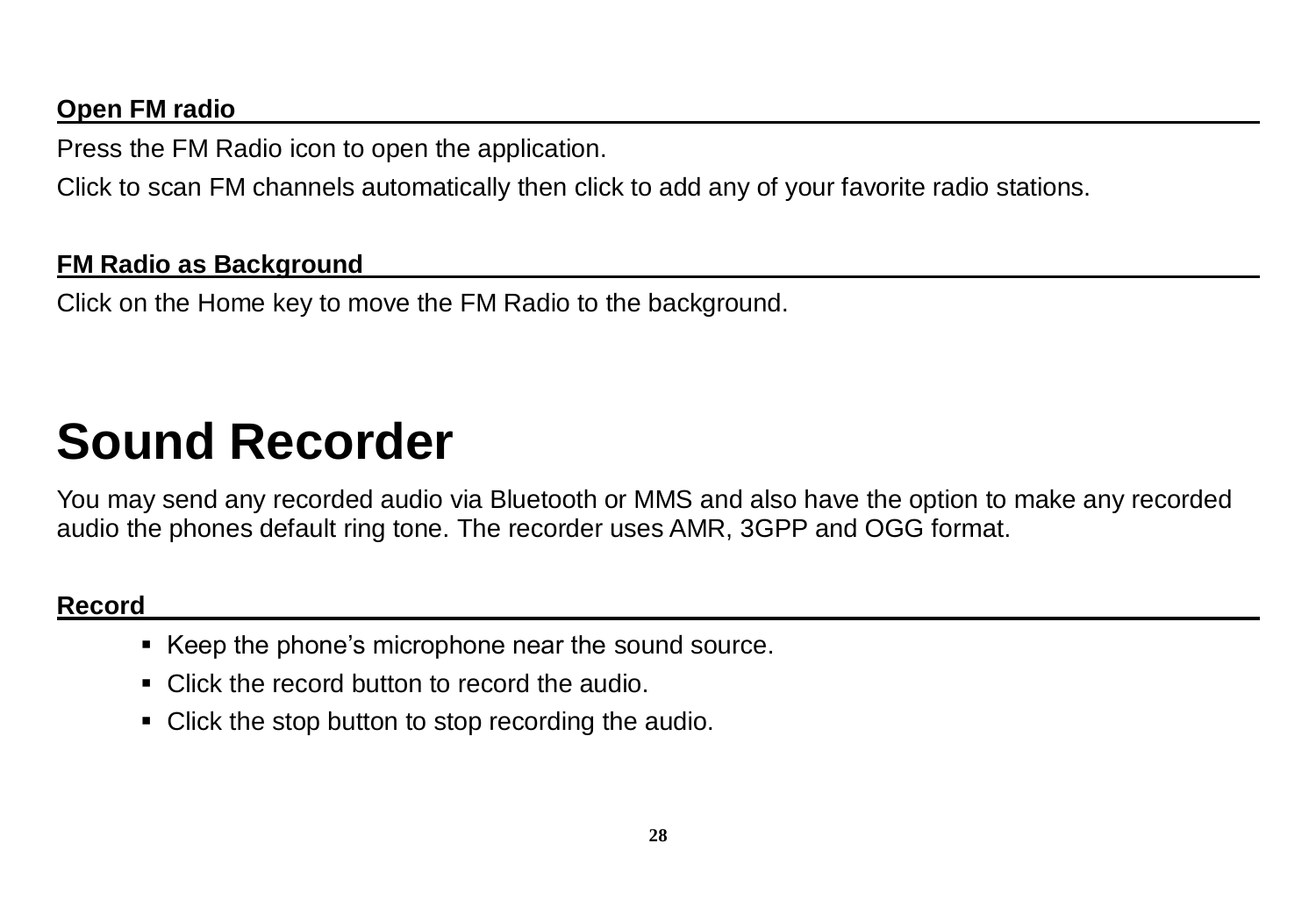

**Note:** All recordings are typically saved in the SD card folder. Please ensure the SD card is installed prior to recording.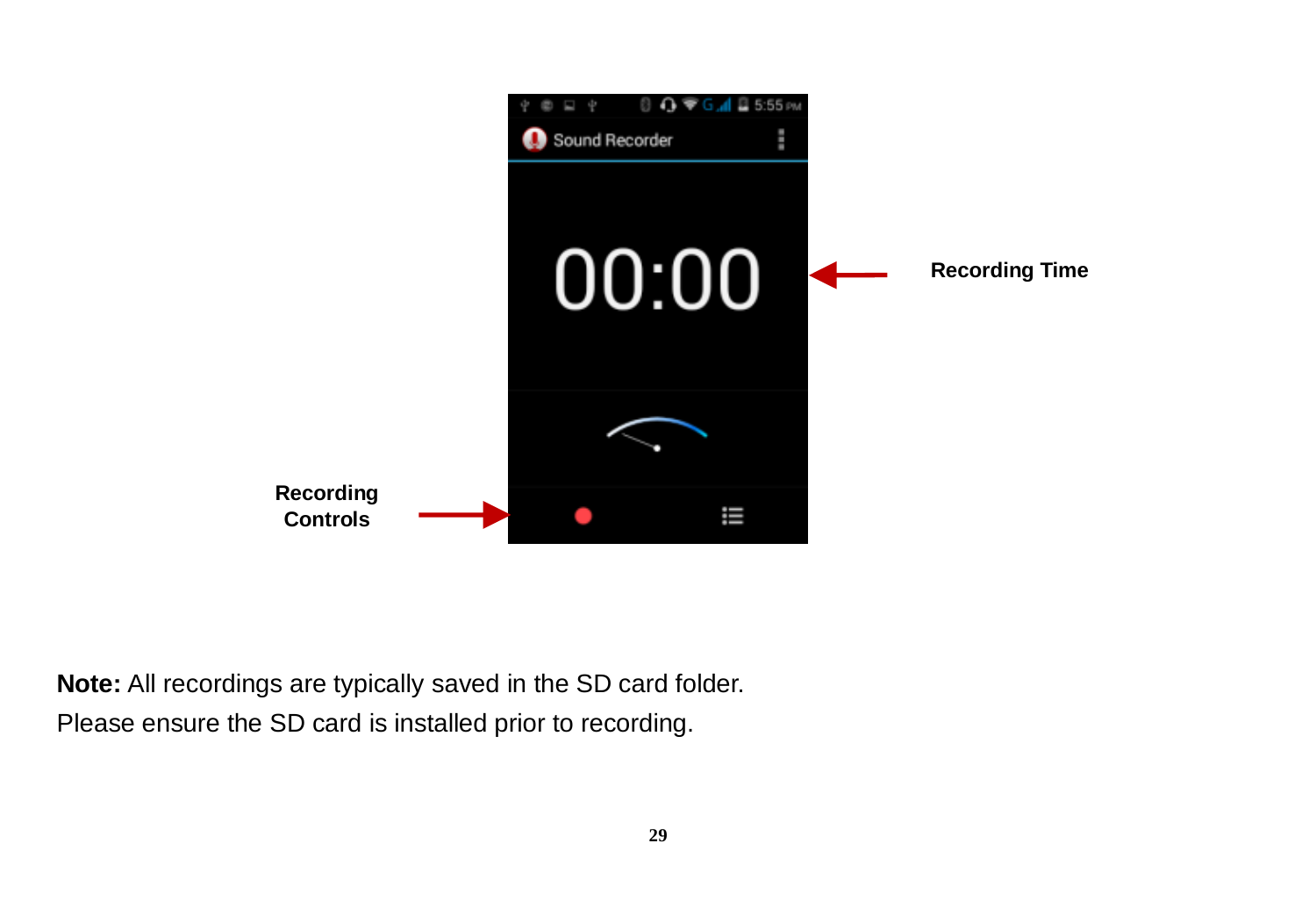### <span id="page-29-0"></span>**File Manager**

The file manager allows you to search and organize your stored phone files conveniently and efficiently through one program.

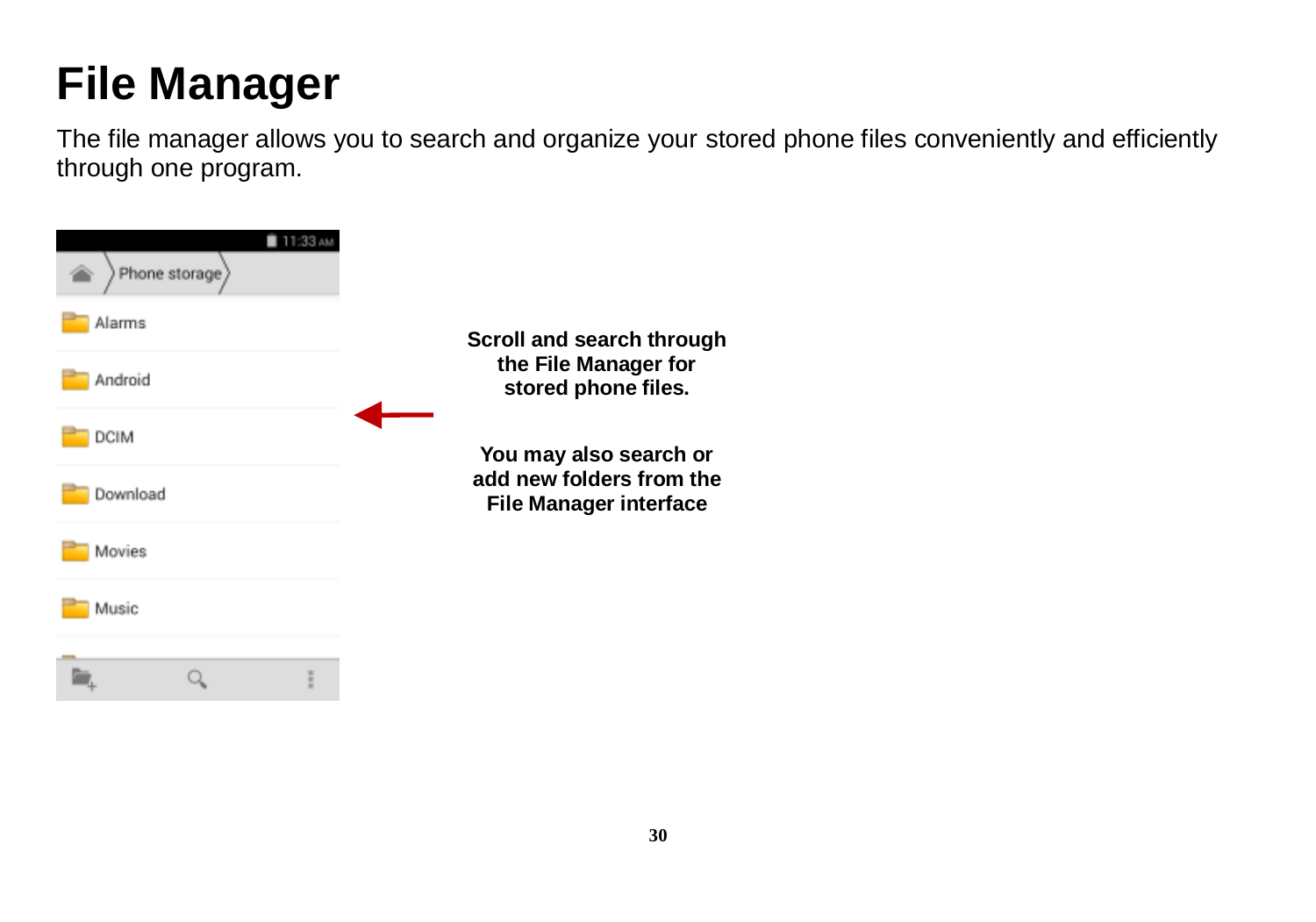### <span id="page-30-0"></span>**Calendar**

The calendar helps keep track of your life's most important moments in one application.

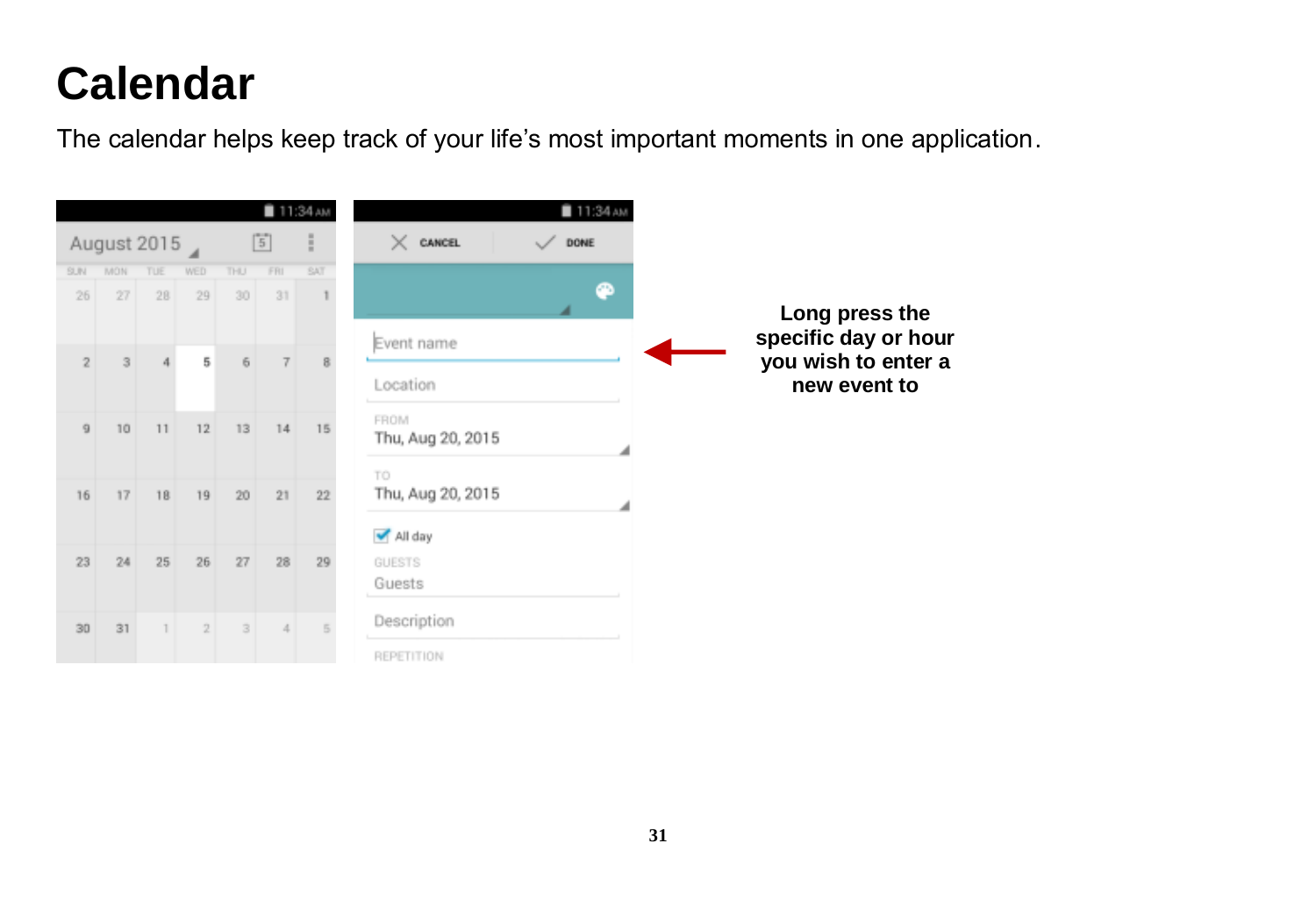### <span id="page-31-0"></span>**Alarm Clock**

Click on the Clock icon then click the alarm tab to enter the alarm clock interface. This option allows you to add and edit alarms.

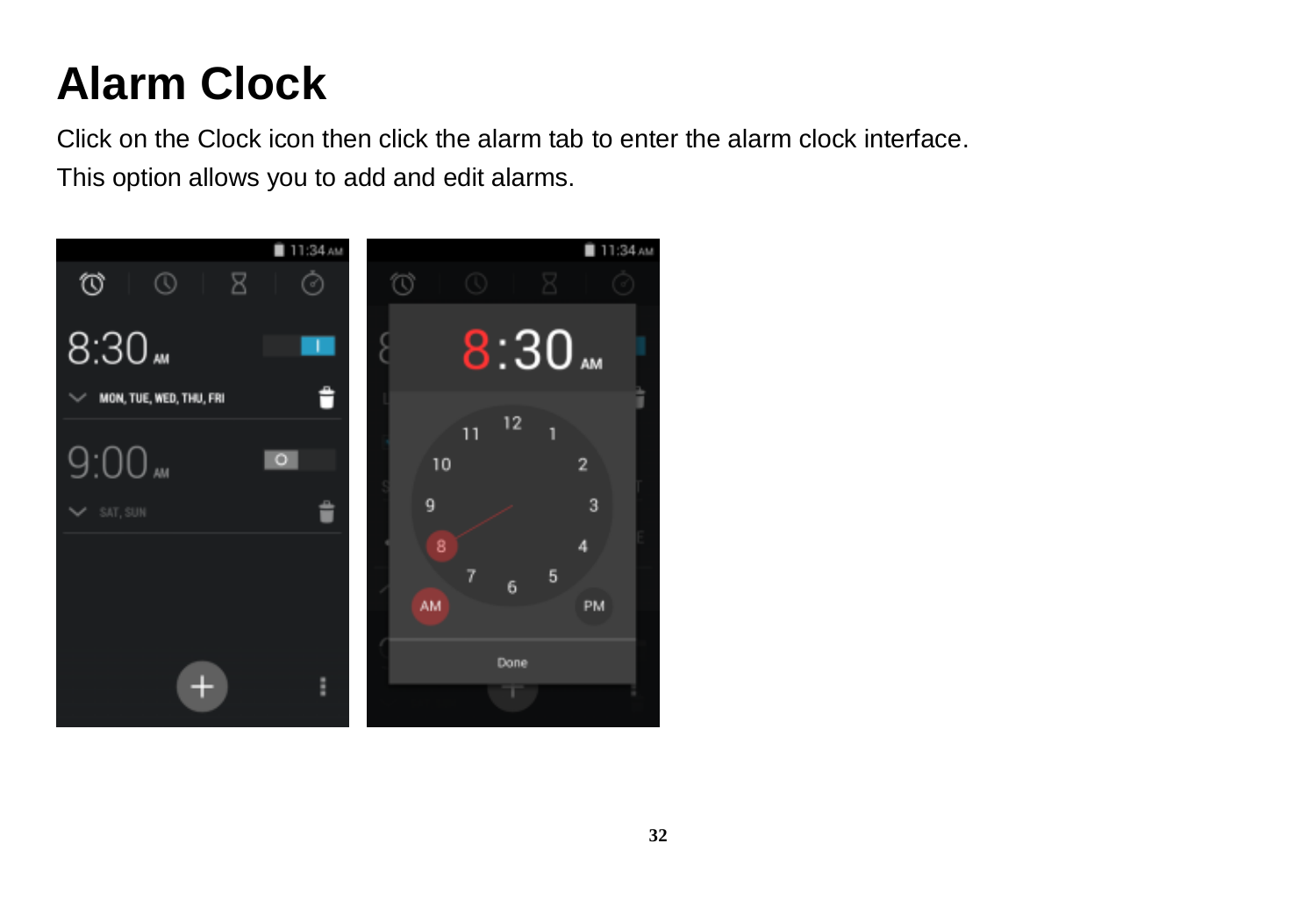### <span id="page-32-0"></span>**Settings**

#### $\widehat{\mathcal{F}}$ **Wi-Fi**

 **Settings » Wi-Fi** to power on. When on, the Wi-Fi will automatically search for available networks. Any unsecured network can be used directly and any secured network requires a password or credentials prior to connection.



#### **Bluetooth**

- Power on Bluetooth. Once on, Bluetooth will automatically scan for any nearby open devices.
- Click to connect device

### **Data Usage**

Mobile and Wi-Fi Data Usage

#### $\cdots$ **More Wireless & Networks**

- Tethering, Portable Hotspot, VPN, APN
- Airplane Mode

**Note:** When in flight mode, all network connections will turn off automatically.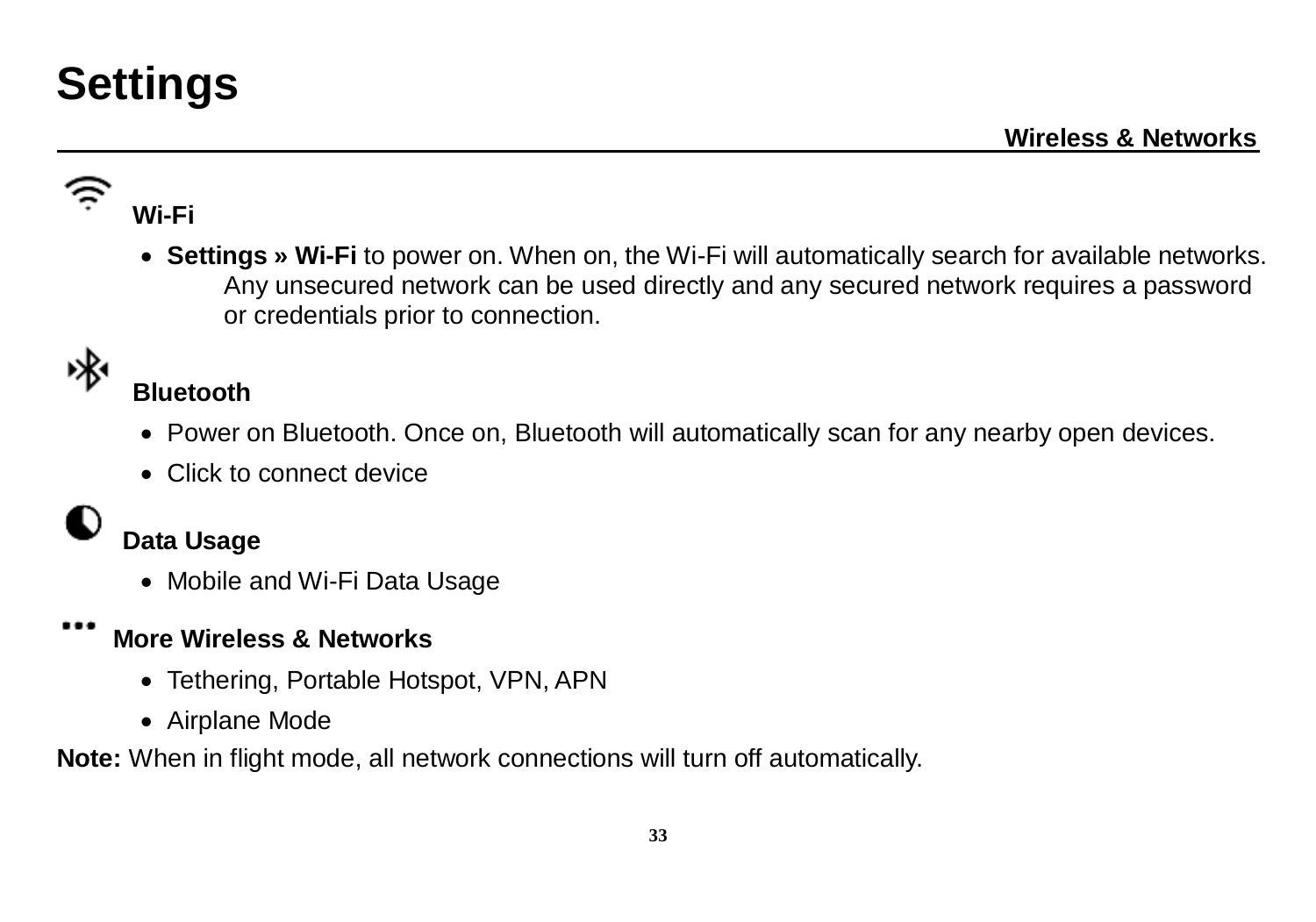#### $\blacksquare$ m **Audio Profiles**

This option sets the phone ring tone settings for receiving calls and notifications. Some of the settings include:

Vibrate, volume, ring tones, ring tones notification, dial touchpad, and haptic feedback and tones



Brightness, Auto rotating screen, Wallpaper, Screen Timeout

#### **Storage**

• View the phone memory usage.

#### **Battery**

General power usage



#### **Apps**

- Manage applications Manage and delete installed applications.
- Running Applications- Press the 'Force Stop' button to stop any of the applications listed and removes from the running apps list.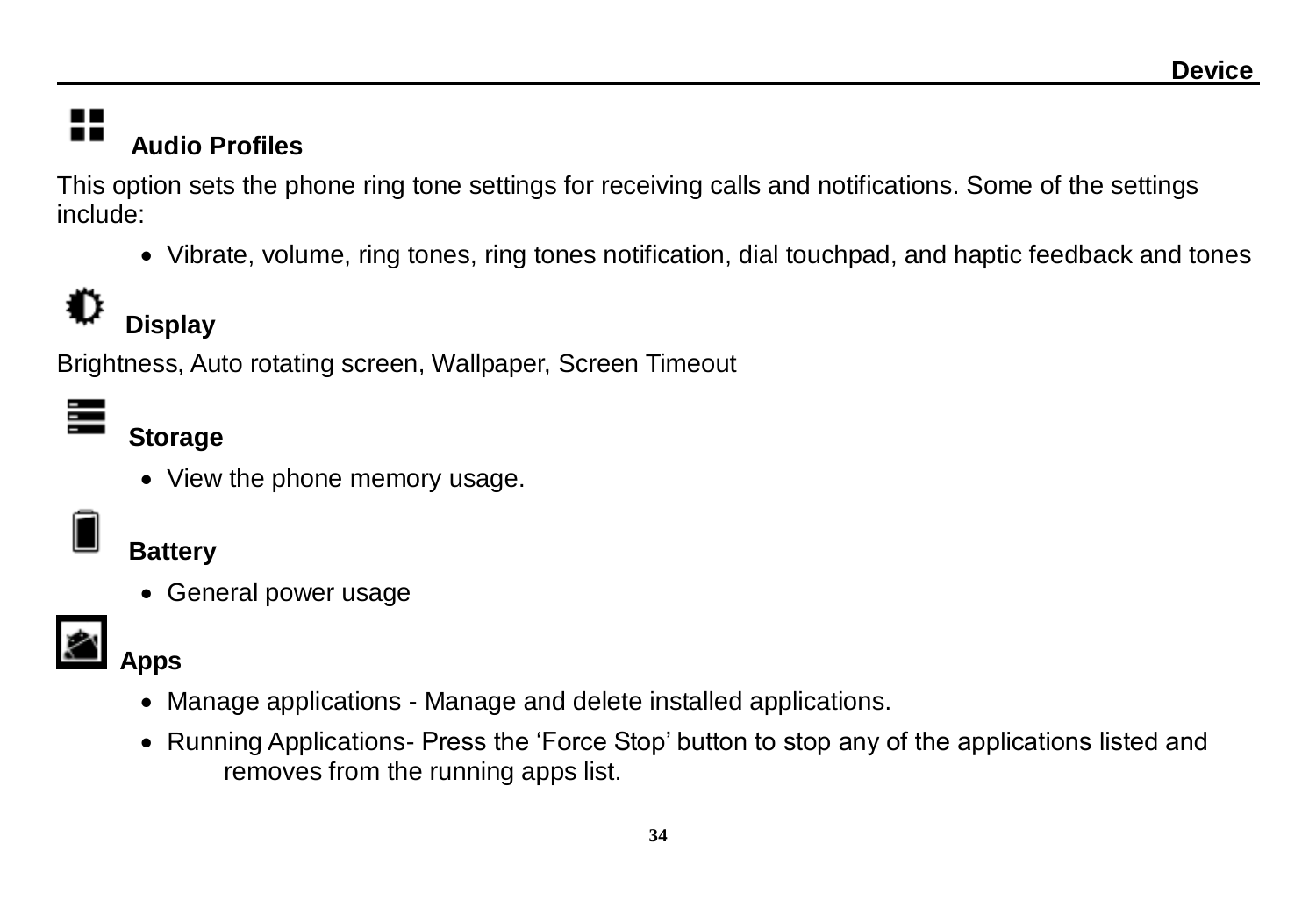### **Location**

- High Accuracy Use Wi-Fi and Mobile Networks to determine location.
- Battery Saving Use Mobile Networks to determine location.
- Device Only Use GPS to determine your location.

#### **Security**

Set up basic screen locks: Use slide, pattern, PIN or password to lock the screen.

- Pattern: The first time there will be simple unlock instructions and examples. Click next step to continue the security pattern step.
- PIN: Enter PIN number to unlock the screen.
- Password: Use password to unlock the screen

*You may stop the security feature at any time.*

#### **Set up SIM card PIN lock**

SIM card PIN (Personal Identification Number) is used to prevent unauthorized use of SIM card.

To change a blocked PIN code, you will need to unlock the SIM lock then go to the Change Password screen. The phone will automatically prompt you enter the old PIN code and ask to enter a new PIN code twice. The phone will then prompt you that the change was successful. If you enter the PIN incorrectly three times, the SIM and PIN codes will be automatically locked. You will need the PUK code to unlock the phone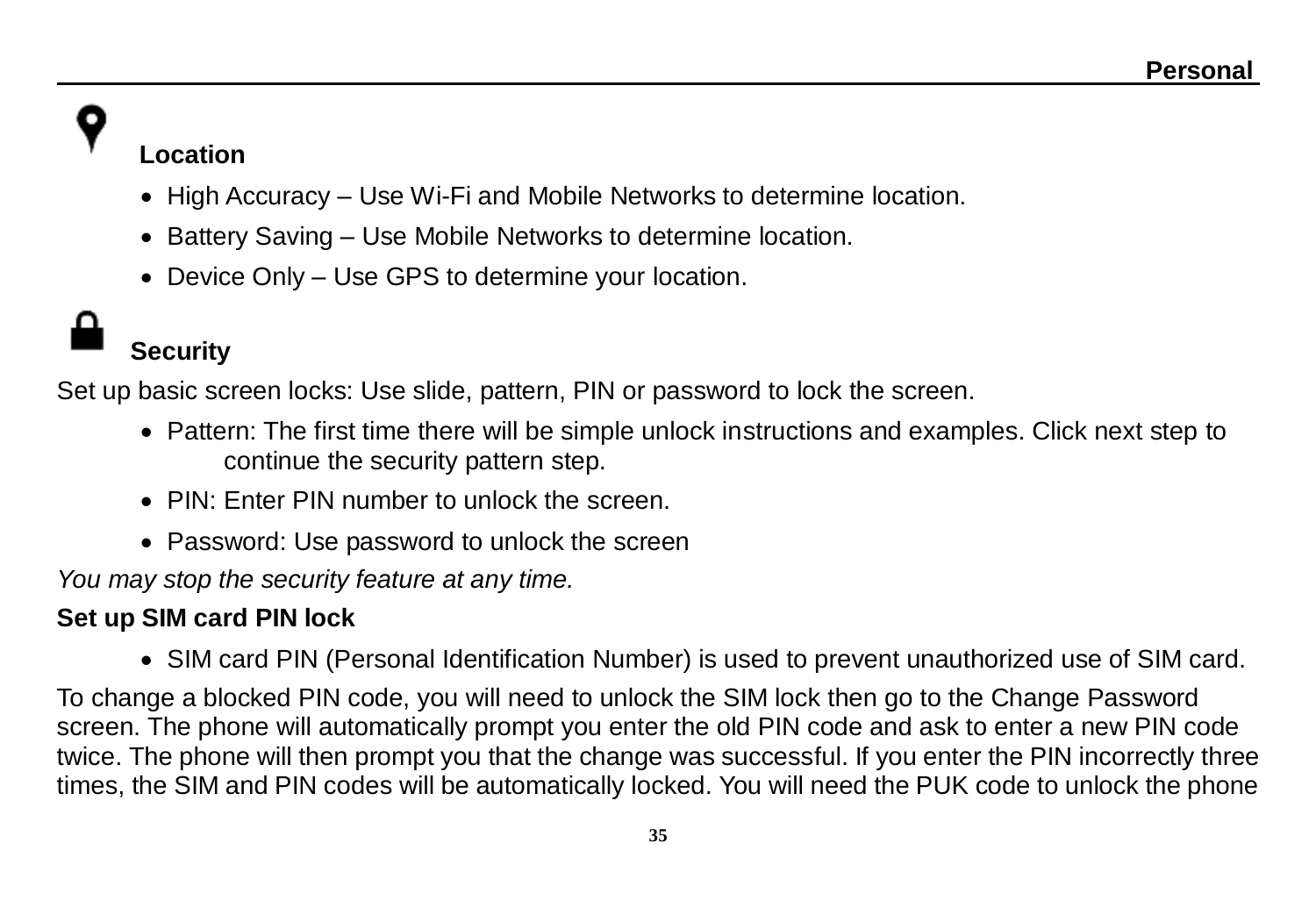which is available through your service provider. If you enter the PUK code incorrectly 10 times, the SIM card will be permanently locked. Please see your service provider for a new SIM card.

- Password visible Make the password visible when it's typed.
- Use security credentials Allow applications to visit security credentials or other credentials.



#### **Language and Input**

- Language Change the language of the phone.
- Custom Dictionary Add or delete words to the custom dictionary.
- Keyboard Settings Haptic vibration, Haptic tones, Capitalizing, Speech Input, Inputting words, Predictive text function, Auto-Text, Input keyboard method

| ٠<br>., |     |          |
|---------|-----|----------|
|         |     | ŕ,       |
|         | e v | ۰.<br>۰. |

#### **Backup & Reset**

- Backup Data Will back up all application data, WLAN passwords, and other settings to Google's servers
- Restore to Factory Settings Clear all data stored.

**1996 System System** 

#### **Date & Time**

Time Zone - Select Time Zone according to where your location.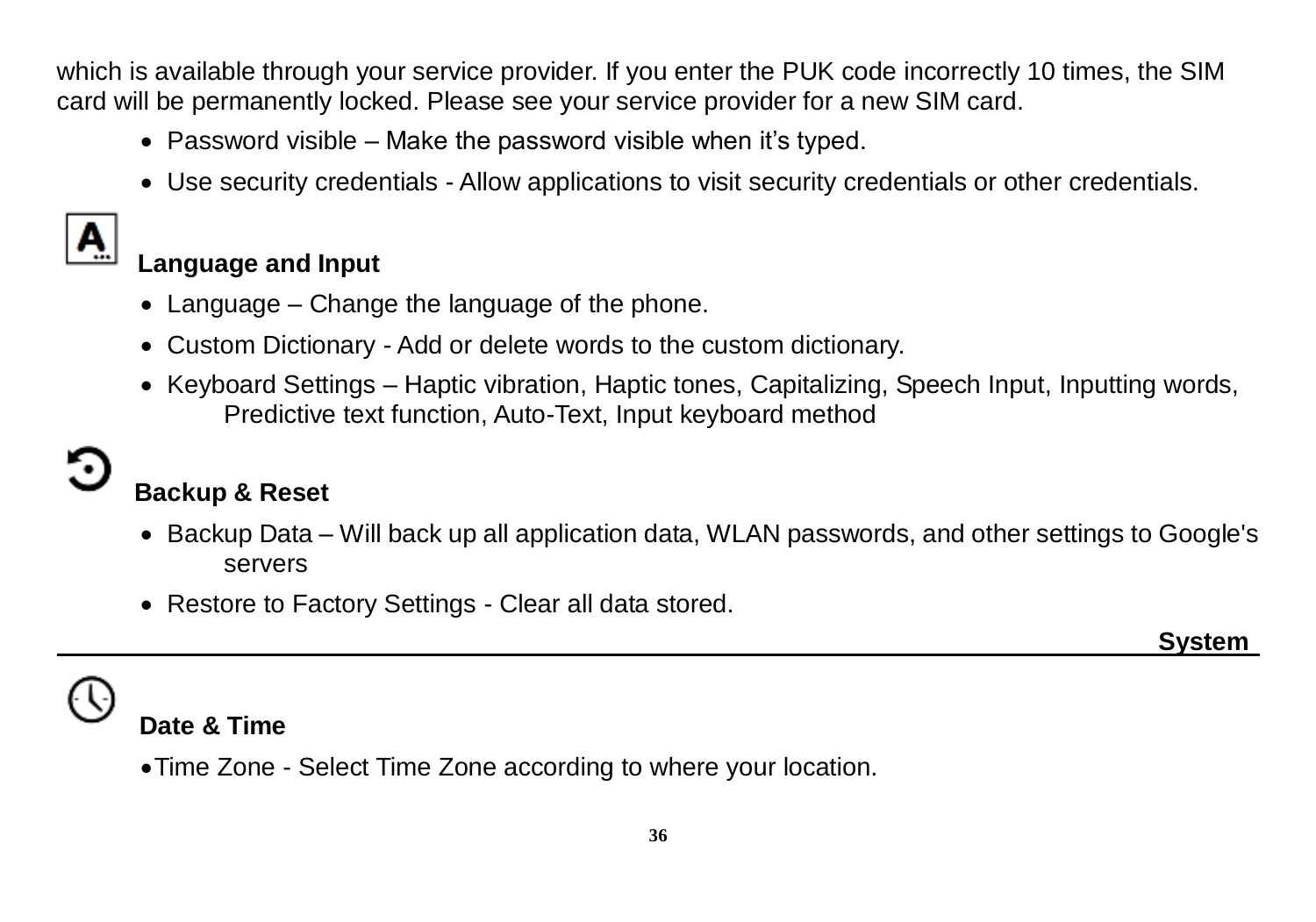• Select Date Format - There are 3 kinds of formats you can choose from: Month-Day-Year, Day-Month-Year and Year-Month-Day, and Year-Month-Day which is the default setting

#### **Schedule Power On & Off**

Schedule power on and off



### **Accessibility**

- . Power button ends call and auto rotate screen
- Speak Passwords and large text

### **Printing**

You may print files via Cloud Ready printers.

(Please check Google Cloud Print website for printer compatibility information)

## **Developer Options**

If the phone does not display Developer options press "build number" seven (7) times in the about phone tab in settings.

• The developer option gives access to USB Debugging and other developer options.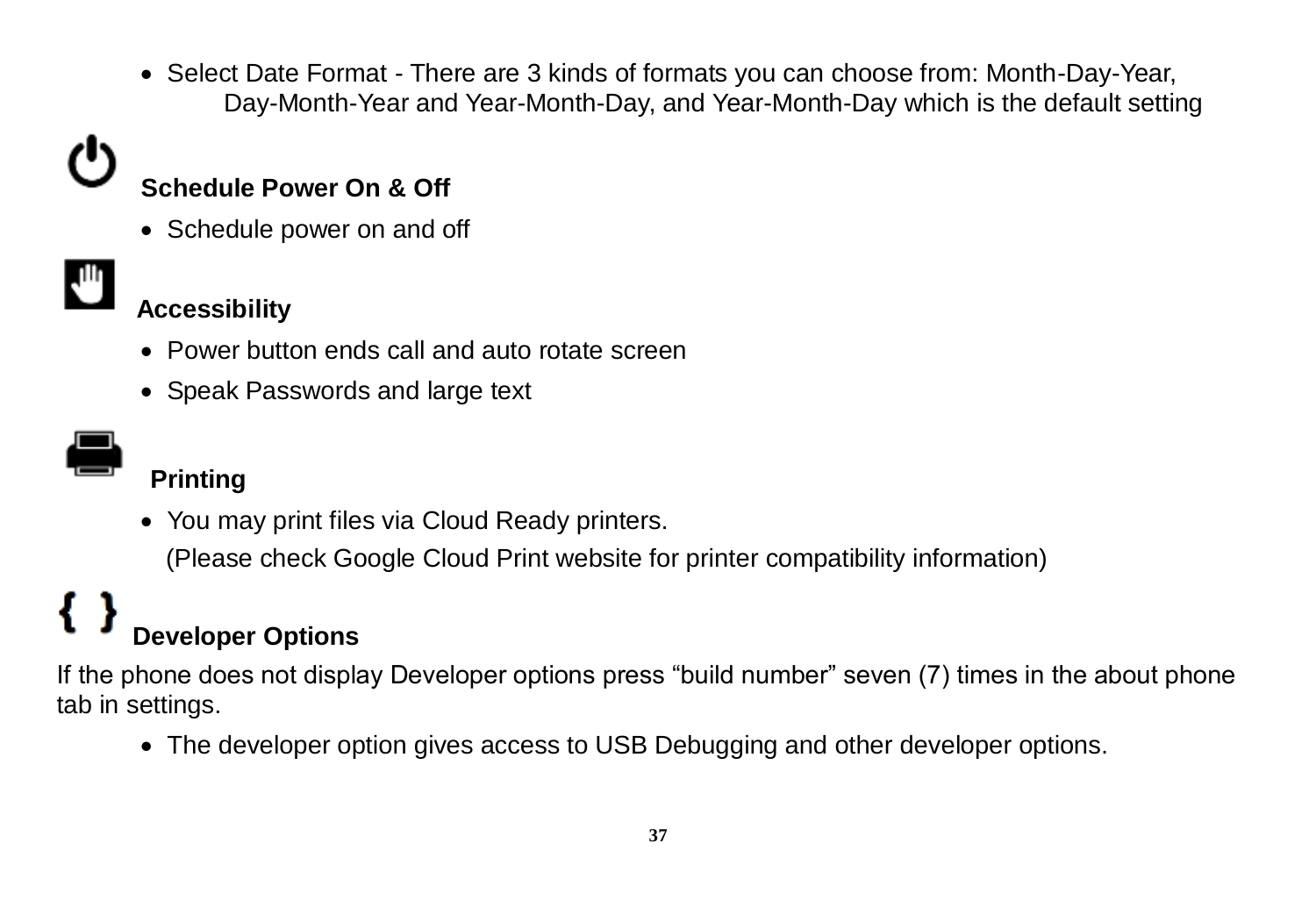

Phone information status and firmware updates

### <span id="page-37-0"></span>**Storage**

Connect the phone with the USB cable provided. Once connected, a connection interface will appear. In the connection mode interface, select one of the available options to transfer files to your computer.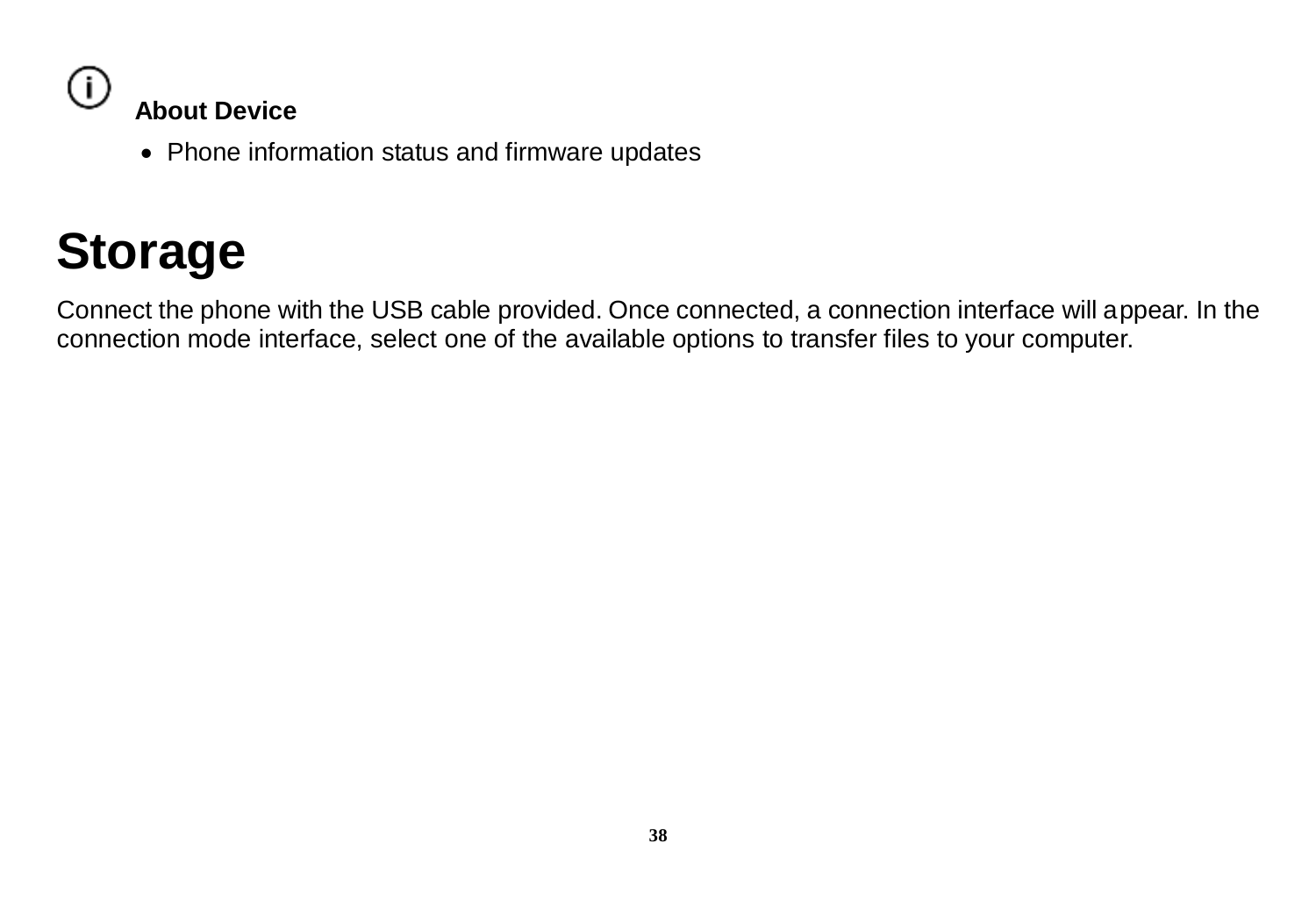

**You may select to transfer files through MTP. For pictures or images, select PTP**

### <span id="page-38-0"></span>**Troubleshooting**

Below is a list of common problems that may occur when using your mobile phone. Try these easy troubleshooting steps to resolve any type of issues you may encounter.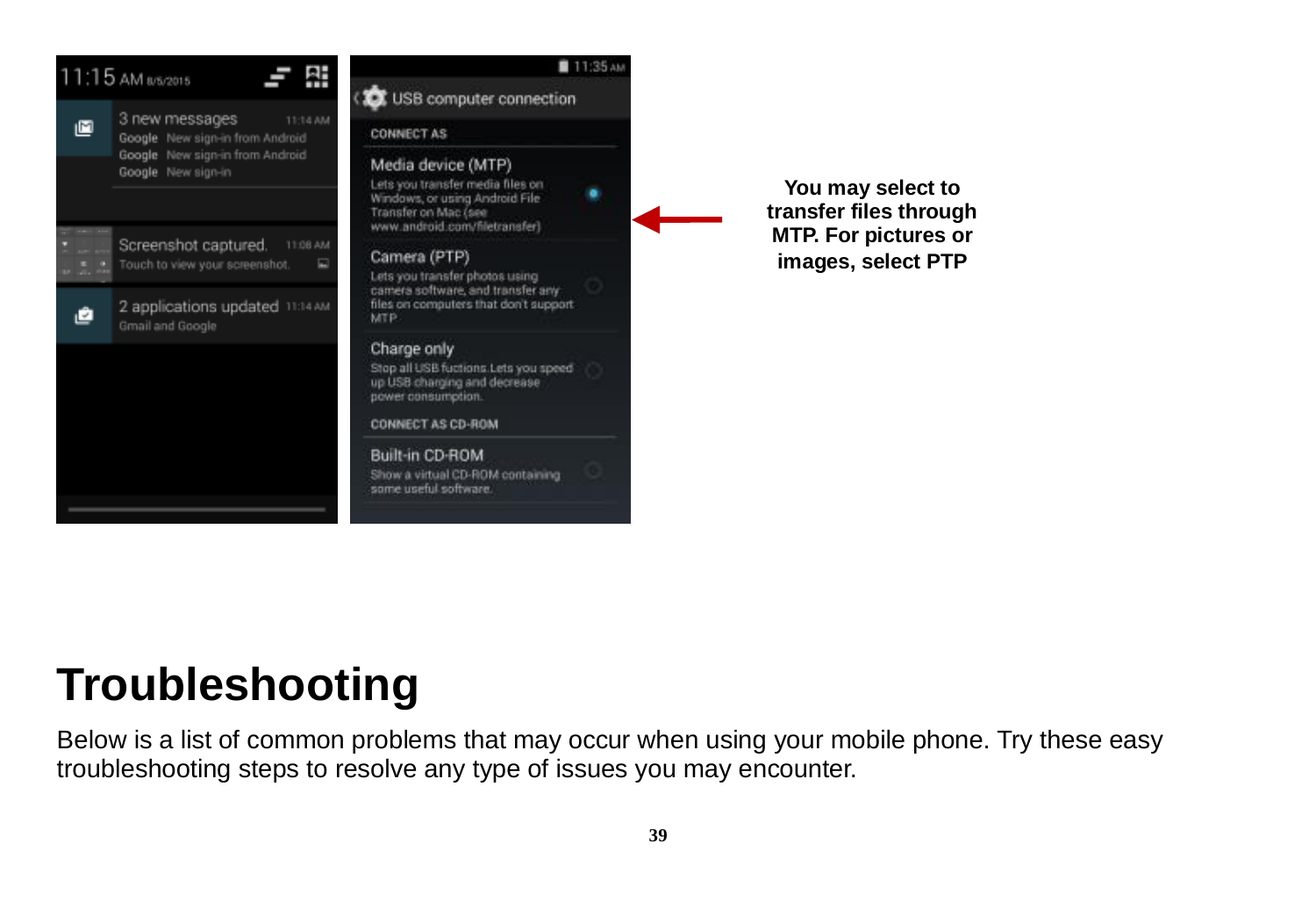#### **The phone does not power on**

- Press and hold the power key until the startup sequence appears on the display.
- Check the battery level and ensure there is sufficient charge.

#### **The phone does not respond after several minutes**

 Remove and insert the battery – If the phone has an internal battery, please press and hold the power button.

#### **The phone powers off by itself**

- Check if the screen lock of the phone is enabled.
- Check if the phone needs to be charged.

#### **The battery won't charge**

- Check if the battery is already fully charged.
- **Make sure that the battery is inserted correctly.**
- Ensure that the battery being used is a BLU approved battery.
- Double check if the charger connector is properly connected to the phone.

**Note:** Connect charger only after the battery has been inserted.

#### **The standby time is too short**

- Please keep in mind that standby time relates directly to phone usage (Internet, Text, Voice Calls, Maps, etc.).
- Batteries typically have to be replaced after a year of use.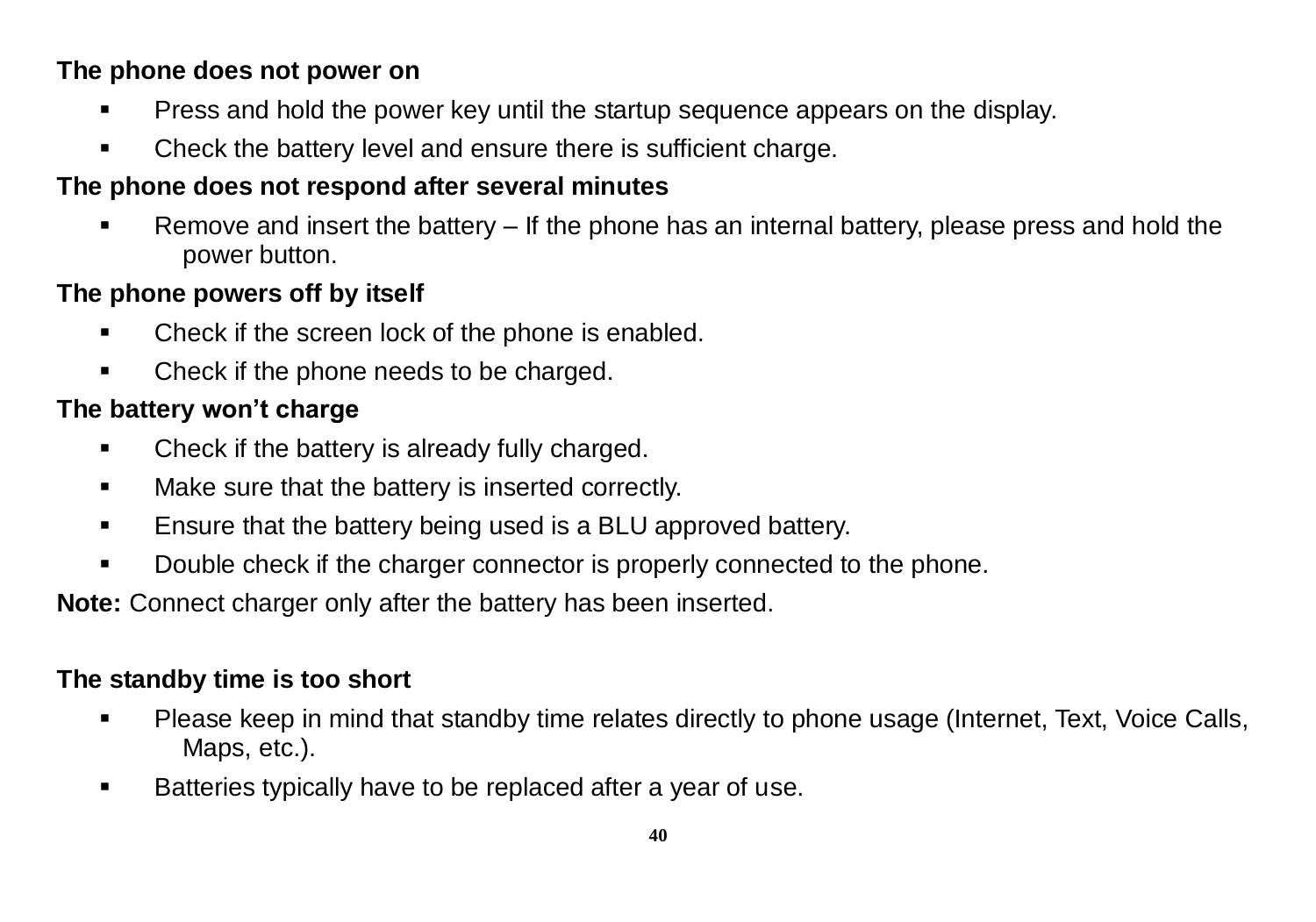#### **The phone cannot connect to the network (Voice or Data)**

- Verify if you have active service with your service provider.
- Contact your local network service provider and verify if you are within its network coverage area.

#### **The phone displays a SIM Error**

- Make sure the SIM is properly inserted and in its intended slot.
- Make sure that the SIM card is not damaged or scratched.

#### **The PIN code was entered incorrectly three times**

 The SIM card will lock and you will need to enter the PUK code (PIN Unlock Code). Please contact your local service provider to obtain the PUK.

#### **I cannot make calls**

- Make sure that the number you dialed is correct and the dial key has been pressed.
- Use the full national area code when dialing out of your area or when abroad, use country-specific international access codes.

#### **I cannot receive calls**

Make sure that your phone is connected to a network.

#### **The caller ID does not display on incoming calls**

 Contact your local network service provider and verify you have the caller ID feature enabled on your account or verify if the caller may have blocked his number from appearing.

#### **The caller cannot leave a voicemail message**